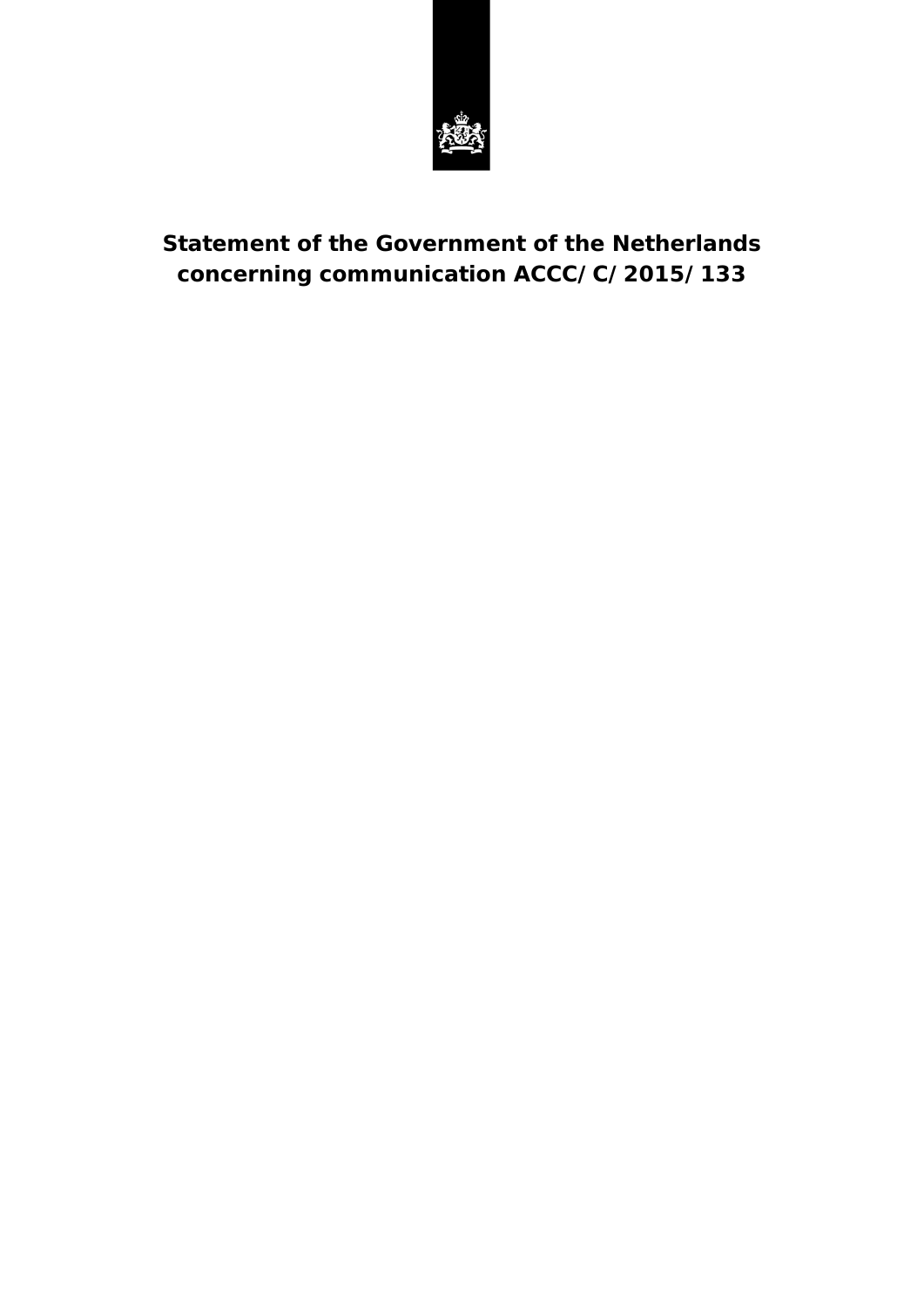# **Table of Contents**

| Α. |                                                                                   |
|----|-----------------------------------------------------------------------------------|
| В. |                                                                                   |
| C. |                                                                                   |
| D. | Dutch system of implementation of and decision-making under the Convention 5      |
|    |                                                                                   |
|    |                                                                                   |
|    |                                                                                   |
|    |                                                                                   |
| E. | Domestic laws, regulations and decision-making on wind turbine projects 13        |
|    |                                                                                   |
|    |                                                                                   |
|    | E.3 Steps in the decision-making procedure and compliance with the Convention  16 |
| F. |                                                                                   |
|    |                                                                                   |
|    |                                                                                   |
|    |                                                                                   |
|    |                                                                                   |
| G. |                                                                                   |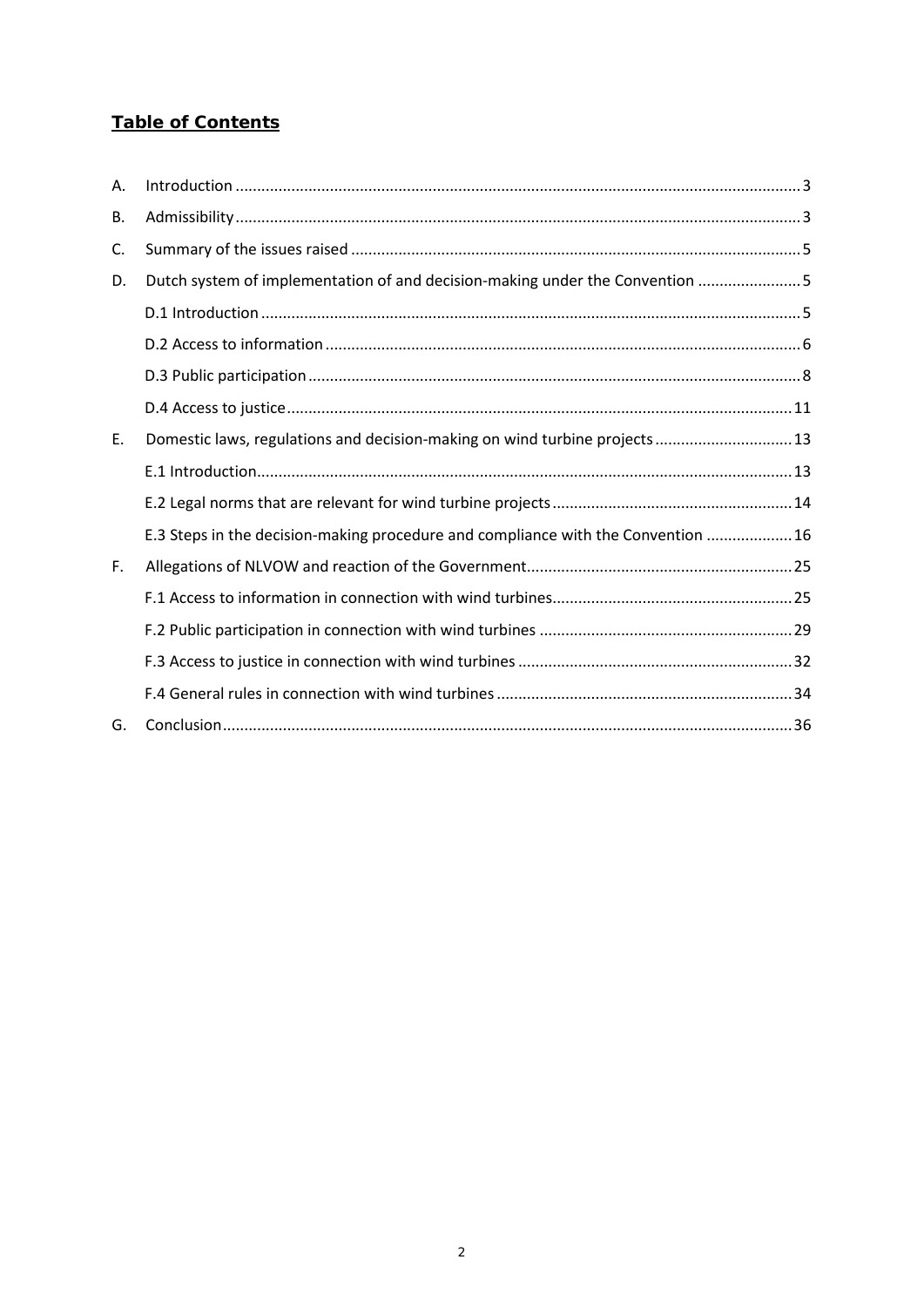### <span id="page-2-0"></span>**A. Introduction**

- 1. On 9 November 2015, the Netherlands Association of People Living in the Direct Vicinity of Wind farms (*Nederlandse Vereniging van Omwonenden Windturbines*, NLVOW) re-submitted a communication to the Compliance Committee (Committee) under the Convention on Access to Information, Public Participation in Decision-making and Access to Justice in Environmental Matters (Convention). This communication was forwarded to the Government of the Netherlands (Government) on 11 March 2016.
- 2. The Government notes that NLVOW first submitted a communication to the Committee on 30 June 2015. Since the original communication did not meet the Committee's required format for communications, NLVOW re-submitted its communication on 9 November 2015 at the request of the Committee. The Government observes that, although the revised communication meets the exceptional limit for communications of a complex nature, the annex to the communication is in fact used for an additional submission, contrary to the Committee's view on the purpose of annexes as expressed in its letter to the communicant of 22 October 2015.
- 3. The issue before the Committee is whether the Convention has been complied with in connection with access to information on, public participation in decision-making on and access to justice in matters concerning wind turbines located on the Dutch mainland, including inland waters.
- 4. The Government is of the opinion that the Convention is correctly implemented in connection with access to information on, public participation in decision-making on and access to justice in matters concerning wind turbines. In order to demonstrate this, the Government will make statements concerning the implementation of the relevant provisions of the Convention in domestic law, and the application of those provisions in connection with access to information on, public participation in decision-making on and access to justice in matters concerning wind turbines. These statements will be preceded by observations on the admissibility of the communication.

### <span id="page-2-1"></span>**B. Admissibility**

5. The Government notes that, in accordance with paragraph 21 of the annex to Decision I/7 of the Meeting of the Parties to the Convention, the Committee "should at all relevant stages take into account any available domestic remedy unless the application of the remedy is unreasonably prolonged or obviously does not provide an effective and sufficient means of redress". The failure by a communicant to make use of available domestic remedies might be grounds for the Committee to determine that the matter should be pursued at the level of domestic procedures rather than through the compliance mechanism of the Convention.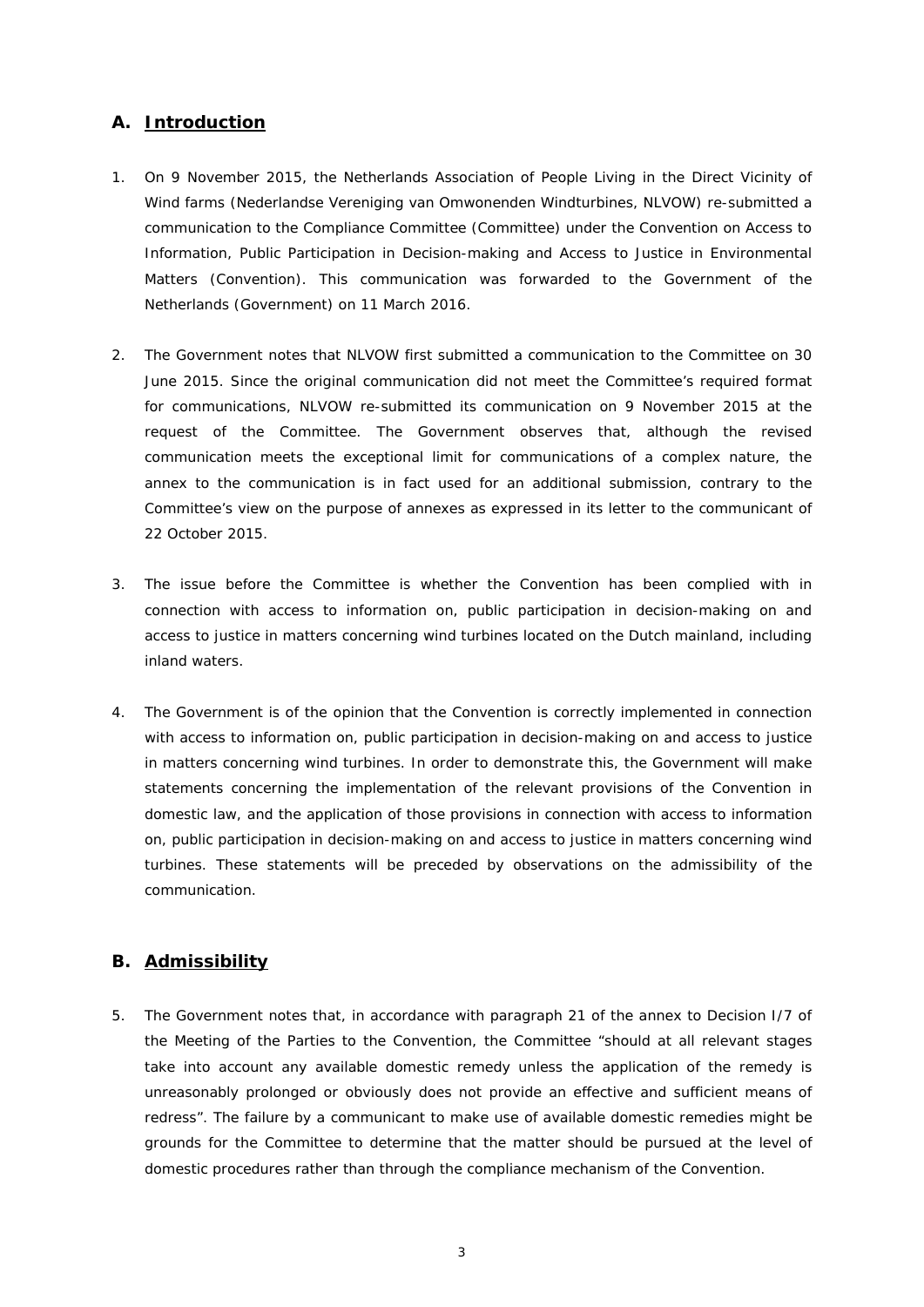- 6. NLVOW alleges that in the Netherlands there are no legal remedies in relation to the quality of information on wind power, that there is no possibility to challenge plans/programmes in respect of wind power and wind farms, and that, in cases where there is the possibility to challenge decisions on wind farm projects before a court of law, the results are negligible.
- 7. The Government does not agree with the communicant's contention that challenging a decision on a specific wind farm project with the Administrative Jurisdiction Division of the Council of State (*Afdeling bestuursrechtspraak van de Raad van State*, the Council of State), which is the highest administrative court in the Netherlands, is ineffective because the results have been negligible. In its judgment of 27 May 2015 (ECLI:NL:RVS:2015:1621), the Council of State annulled a decision on a wind farm "*Den Tol*" in *Netterden* for being in violation of Article 6, paragraph 3, of the Council Directive 92/43/EEC of 21 May 1992 on the conservation of natural habitats and of wild fauna and flora.<sup>[1](#page-3-0)</sup> This shows that the assessment by the Council of State provides for a review of the substantive and procedural legality of decisions, acts or omissions in respect of wind power and wind farms. The Government therefore considers an appeal with the Council of State to be an effective and sufficient remedy.
- 8. Furthermore, it should be noted that NLVOW has not actively filed any appeal with the Council of State against a governmental decision on a specific wind farm project. A legal entity such as NLVOW is admissible in legal proceedings when representing a general or collective interest, which must be apparent from its factual activities as well as laid down in its statutory objectives. In a case before the Council of State on a wind farm "*Noordoostpolder*" (8 February 2012, ECLI:NL:RVS:2012:BV3215, considerations 2.3 to 2.4.2), nonprofit legal entities were admitted as parties concerned in the procedure. NLVOW had the opportunity to file an appeal against a governmental decision on a specific wind farm project on its own account, but failed to do so.
- 9. Moreover, NLVOW had the opportunity, with respect to issues for which no complaint can be submitted to an administrative court of law, to file a complaint for tort with a civil law court. Access to a civil court is in compliance with the Convention, the European Convention on Human Rights and the law of the European Union. It is accepted as an effective form of legal protection.[2](#page-3-1)
- 10. In view of the availability of domestic remedies and the general nature of the complaints of NLVOW, the Government therefore considers that paragraph 21 of the annex to Decision I/7 provides the Committee with a legal basis not to proceed with the consideration of the communication (in whole or in part).

<sup>&</sup>lt;sup>1</sup> Official Journal of the European Communities, L 206, 22 July 1992, pp. 7-50.

<span id="page-3-1"></span><span id="page-3-0"></span><sup>&</sup>lt;sup>2</sup> Judgment of the Council of State of 2 May 2012 (ECLI:NL:RVS: 2012: BW4561, no. 201105967/1/R1).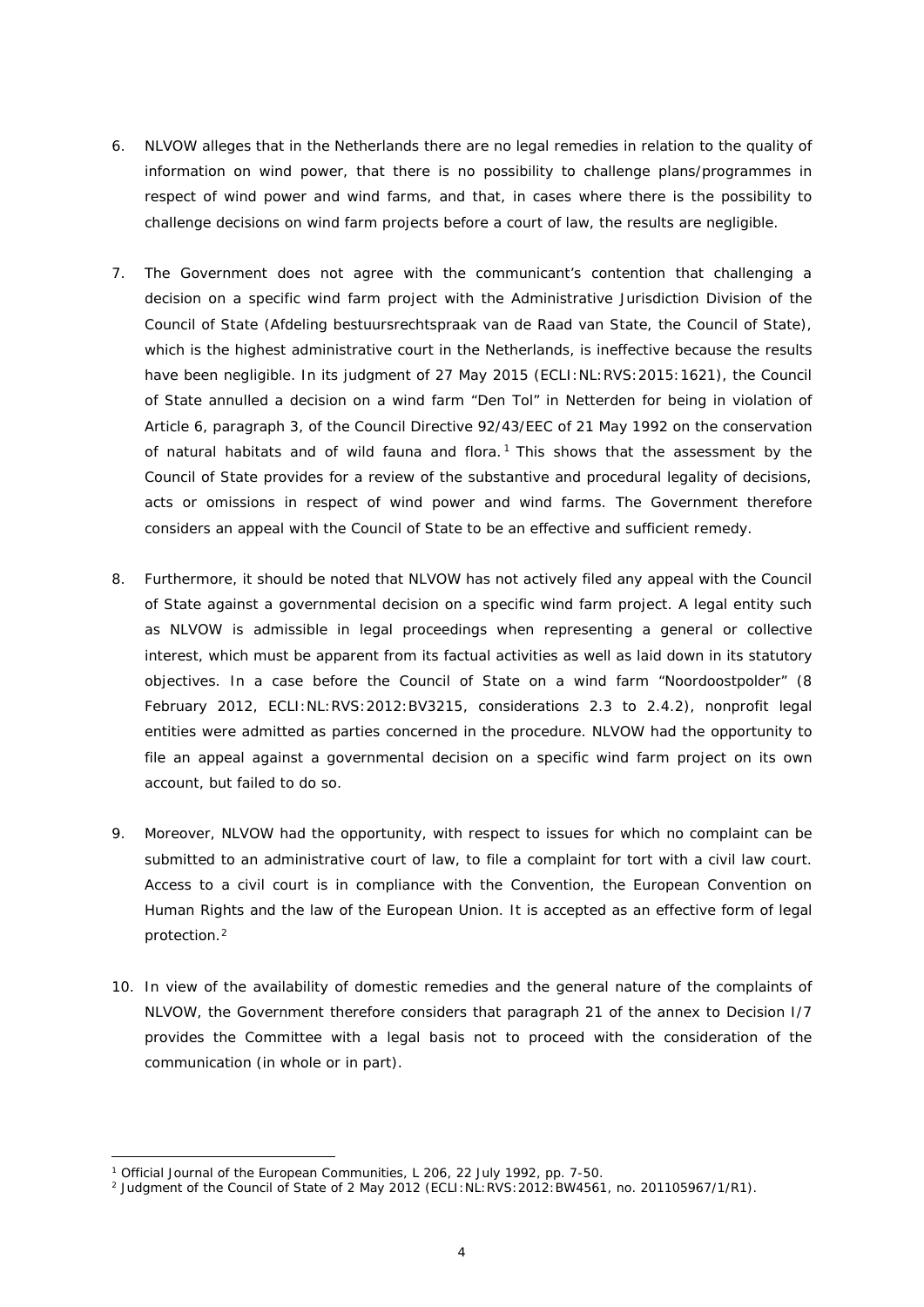11. Should the Committee come to a different conclusion and proceed with the consideration of the communication, the Government presents a short summary of the issues raised by NLVOW in its communication, before making observations on the merits of these issues.

### <span id="page-4-0"></span>**C. Summary of the issues raised**

- 12. In its communication NLVOW claims, in sum, the following:
	- People living in the vicinity of wind turbines are not properly and timely informed, they are not involved in decision-making on projects and decisions concerning wind turbines when all options are open, and they don't have a fair chance in obtaining justice in court;
	- Public information on wind power in the Netherlands is one-sided, sometimes incorrect or even misleading;
	- Real decisions on wind turbines are taken behind closed doors between governments, the wind sector and other partners that are favorable to wind power;
	- Complaints with administrative law courts are futile since the administrative judge, including the Council of State, almost always declares (competent) authorities right;
	- People living in the vicinity of wind turbines are completely sidelined when it comes to two of the most negative consequences of wind turbines for the environment – noise and shadow flicker – since these aspects are regulated by generally binding statutory provisions.
- 13. NLVOW complains therefore about general failures of the Netherlands to implement, or to implement correctly, certain of the provisions of the Convention in matters concerning wind turbines. The communication concerns the whole system of decision-making on wind turbines, not a specific case, and is therefore very broad. The complexity of the matter induces the Government to explain first, how the Dutch system of decision-making works and how the Convention is implemented in general (Section D), before explaining in detail (Section E) Dutch law, regulations and policy on wind turbines and, finally (Section F), setting out the Government's reaction to the issues raised.

# <span id="page-4-1"></span>**D. Dutch system of implementation of and decision-making under the Convention**

### <span id="page-4-2"></span>**D.1 Introduction**

14. The Convention has been implemented in the Netherlands through the Act on the Implementation of the Aarhus Convention (*Wet Uitvoering van het Verdrag van Aarhus*).[3](#page-4-3) This Act led to amendments of existing Dutch laws, such as the Environmental Management Act

<span id="page-4-3"></span><sup>3</sup> State Bulletin 2004, 519.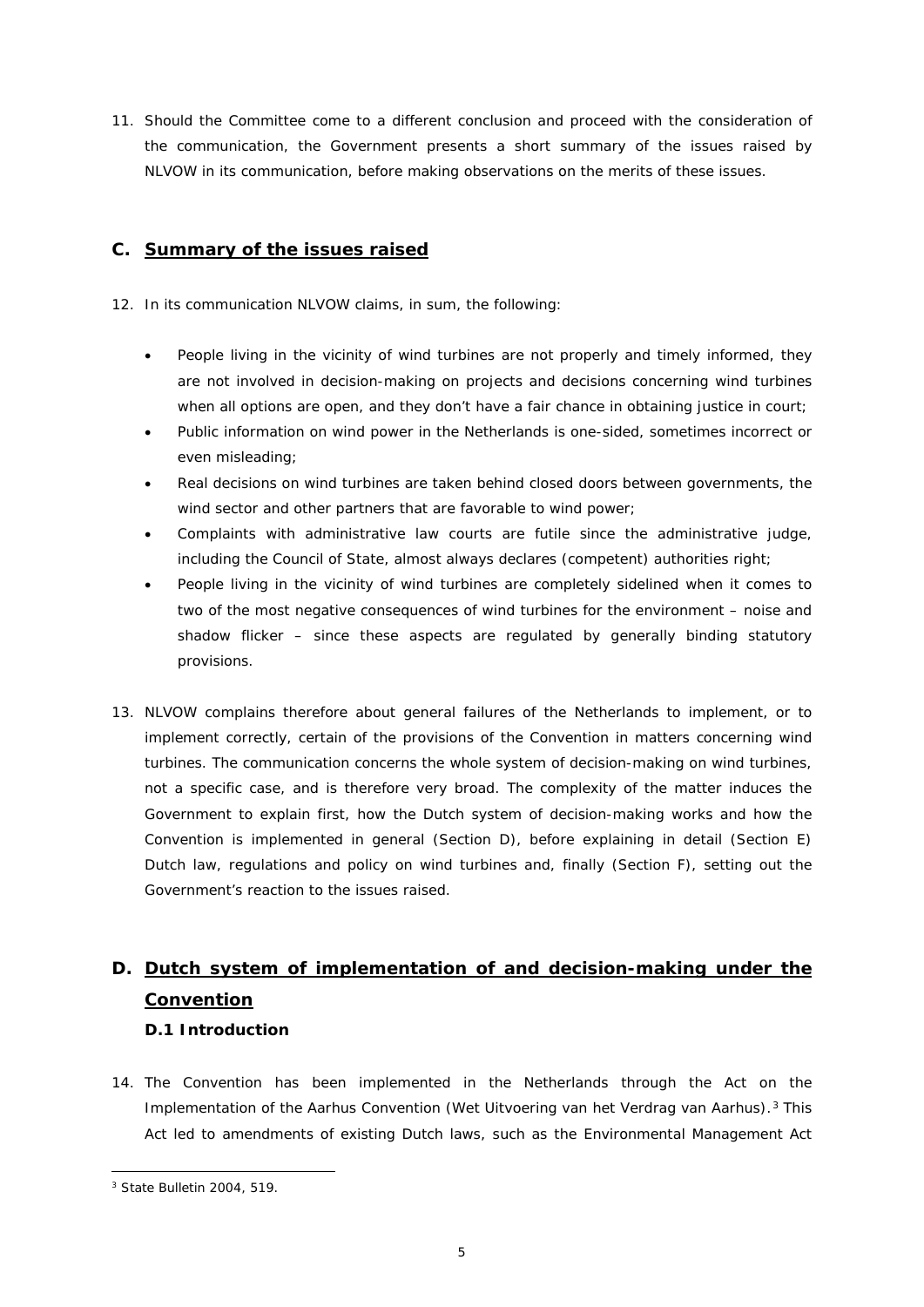(*Wet milieubeheer*) [4](#page-5-1) and the Act containing regulations governing public access to government information (*Wet openbaarheid van bestuur*, the Government Information (Public Access) Act).<sup>[5](#page-5-2)</sup> The basic principle of the Government Information (Public Access) Act is access to information, both by providing citizens the possibility to ask the government for (environmental) information and by active disclosure of information.

- 15. In addition, the General Administrative Law Act (*Algemene wet bestuursrecht*) (GALA) [6](#page-5-3) is relevant. The GALA provides for general rules for governmental acts in administrative affairs, for the preparation of decisions, and for the possibilities for appeal to administrative law courts. Both the Government Information (Public Access) Act and the GALA apply to a broader range of issues than merely environmental issues. However, both Acts are highly relevant for the implementation of the Convention in the Netherlands. The laws applicable to NLVOW's communication mostly refer to the GALA. For this reason, the Sections of the GALA that are relevant for the implementation of the Convention are introduced below. Additional laws relevant to this case are discussed in Section E of this statement.
- 16. In addition to the laws and regulations set out in Sections D and E, there are other laws and regulations that are relevant for the implementation of the Convention, but not for this case. These laws and regulations are not covered by this statement, but can be found in the Dutch implementation reports.

### <span id="page-5-0"></span>**D.2 Access to information**

- 17. On the basis of Section 8 of the Government Information (Public Access) Act, the administrative authority directly concerned is obliged to provide, of its own accord, information on its policy and the preparation and implementation thereof, whenever the provision of such information is in the interests of effective, democratic governance. The administrative authority shall ensure that the information is supplied in a comprehensible form and in such a way as to reach the interested party and as many interested members of the public as possible at a time which will allow them sufficient time to submit their views to the administrative authority.
- 18. The Government provides for environmental information to the public in comprehensible yet diverse ways. An important form of providing information is through the internet. General environmental information from the (central) government can be found, amongst others, on the following websites:
	- [www.rijksoverheid.nl.](http://www.rijksoverheid.nl/) This is the collective website of eleven ministries. The website provides information on legislative proposals, regulations and policy plans of the ministries. Once adopted, the website explains legislative acts. With respect to wind

<span id="page-5-1"></span><sup>4</sup> Appendix 1: English translation of relevant parts of the Environmental Management Act.

<sup>&</sup>lt;sup>5</sup> Appendix 2: English translation of the Government Information (Public Access) Act.

<span id="page-5-3"></span><span id="page-5-2"></span><sup>&</sup>lt;sup>6</sup> Appendix 3: English translation of Division 3.4 and other Sections of the GALA.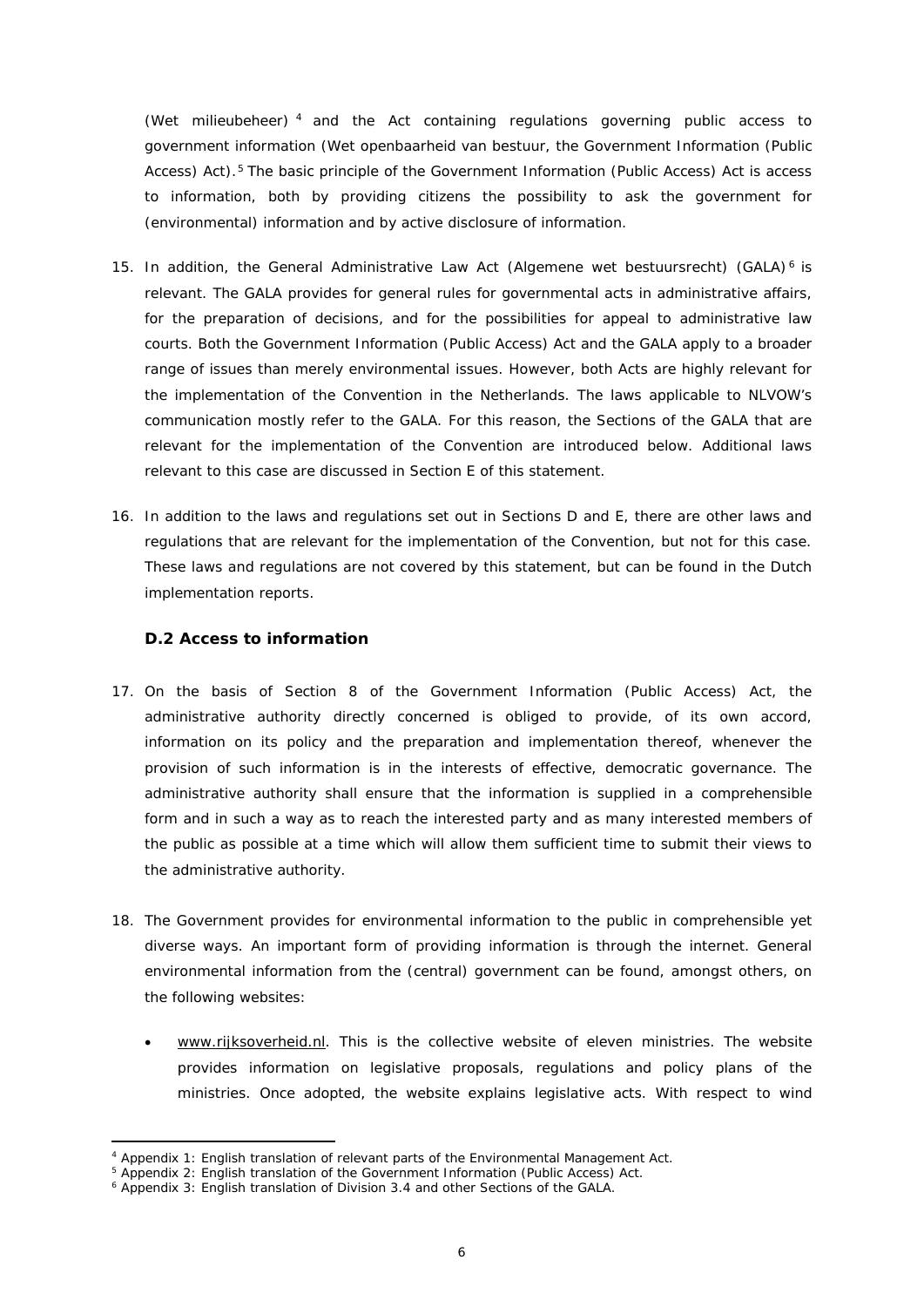power and wind farms, one of the questions that is answered concerns the way in which the Government promotes sustainable energy.

- [www.overheid.nl.](http://www.overheid.nl/) This website is the guide to information and services of all governmental organisations in the Netherlands. It contains information on laws and regulations, policies, publications of permits, relevant addresses and websites of other administrative bodies.
- [www.infomil.nl.](http://www.infomil.nl/) This is the website of the knowledge center on all environmental laws and regulations for all governments.
- [www.atlasleefomgeving.nl.](http://www.atlasleefomgeving.nl/) This website uses maps to provide current information on the environment and public health.
- [www.risicokaart.nl.](http://www.risicokaart.nl/) Through this website one can easily view current risks on a specific spot, for example with respect to an aviation accident or flooding, by introducing a postal code or place of residence. Advice on how to deal with these risks is also provided.
- [www.rivm.nl.](http://www.rivm.nl/) This is the website of the National Institute for Public Health and the Environment. This Institute promotes public health as well as a clean and safe environment. Part of the website is a (temporary) knowledge platform for wind power that issued a notice on wind power and noise in 2015. NLVOW participated in this temporary platform.
- 19. In addition, essential environmental information is stored in electronic databases that are easily accessible to the public. Governmental information concerning wind power can be found, amongst others, on the following websites:
	- [www.windenergie.nl;](http://www.windenergie.nl/)
	- [www.rvo.nl/onderwerpen/duurzaam-ondernemen/duurzame-energie](http://www.rvo.nl/onderwerpen/duurzaam-ondernemen/duurzame-energie-opwekken/windenergie-op-land)[opwekken/windenergie-op-land;](http://www.rvo.nl/onderwerpen/duurzaam-ondernemen/duurzame-energie-opwekken/windenergie-op-land)
	- [www.windopzee.nl.](http://www.windopzee.nl/)
- 20. Spatial plans and general rules on the spatial planning of the Government can also be found on [www.ruimtelijkeplannen.nl.](http://www.ruimtelijkeplannen.nl/)
- 21. The texts of all acts, orders and decrees are published in the State Bulletin (*Staatsblad*) or State Journal (*Staatscourant*). Moreover, all legislation, in place since 1995, is made available free of charge online [\(www.wetten.overheid.nl\)](http://www.wetten.overheid.nl/). All older legislation is available on paper. Provincial regulations can be found on the provincial websites. Municipalities are presently in the process of publishing their regulations and policy plans on their municipal websites.
- 22. In addition, there are several specific provisions to implement the Convention's obligations. The provisions that are relevant to this case are set out below.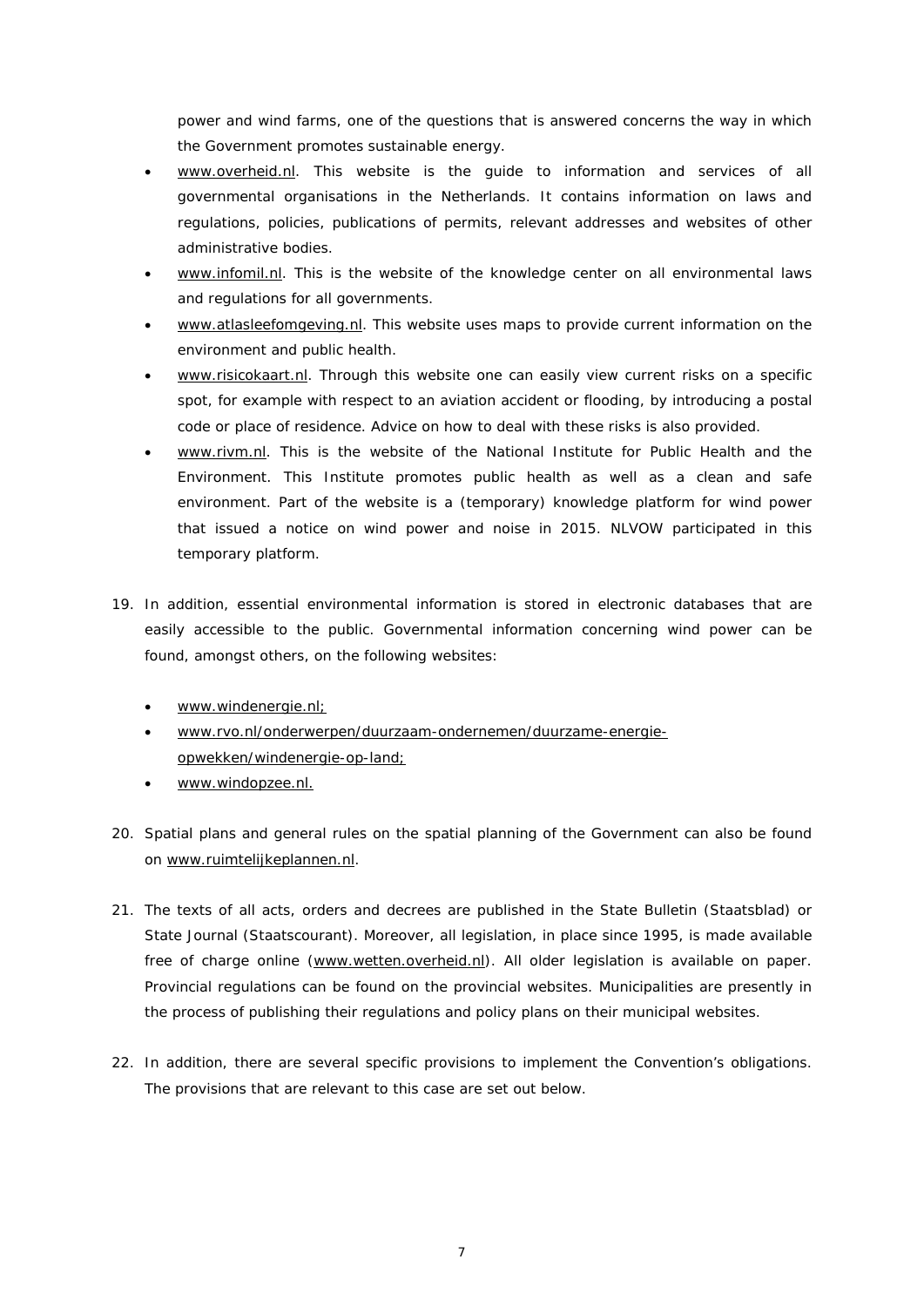### **Assistance in seeking access to information (Article 3, paragraph 2)**

- 23. Measures to ensure that officials and authorities provide and assist in providing the required guidance, also in the event of objection or appeal procedures, are explicitly incorporated in Section 3, paragraph 4, of the Government Information (Public Access) Act in conjunction with Sections 3:45 and 6:23 GALA.<sup>[7](#page-7-1)</sup>
- 24. If someone is unable to find an answer to his or her question, this person can contact the Public Information Service (*loket Informatie Rijksoverheid*) by phone, via email and on Twitter.

### **Collection and dissemination of environmental information (Article 5)**

- 25. The collection and dissemination of environmental information is provided for by the GALA which contains general provisions on the collection and active dissemination of information. Section 3:2 GALA requires that administrative bodies acquire and assess all relevant information prior to decision-making. Section 3:46 GALA also requires that all decisions of administrative bodies be reasoned. Pursuant to these provisions, administrative bodies are required to collect and assess (environmental) information. Besides these general requirements, there are additional provisions on the collection and dissemination of environmental information in specific environmental laws.
- 26. To secure transparency and effective public accessibility, Section 3 of the Archive Act 1995 (*Archiefwet 1995*) obliges government bodies to keep all documents held by them in a good order and accessible to the public. Administrative bodies appoint officials who provide general information and support to the public seeking access to information.

### <span id="page-7-0"></span>**D.3 Public participation**

**.** 

### **Provisions concerning public participation**

27. The GALA contains general provisions for administrative decision-making procedures that are applicable in the case of environmental decision-making. One of the procedures for decisionmaking is the uniform public preparatory procedure (*uniforme openbare voorbereidingsprocedure*), which is set out in Division 3.4 GALA (Sections 3.10 to 3.18). It contains general provisions on public participation in decision-making, which have to be taken into account when the provisions of this Division apply by law or when the decision is taken to apply these provisions in accordance with a law. Specific environmental laws refer to this procedure for the preparation of decisions and plans.<sup>[8](#page-7-2)</sup>

<span id="page-7-1"></span><sup>&</sup>lt;sup>7</sup> See national implementation reports of the Netherlands concerning Article 3, paragraph 2, of the Convention, [http://apps.unece.org/ehlm/pp/NIR/index.asp.](http://apps.unece.org/ehlm/pp/NIR/index.asp)

<span id="page-7-2"></span><sup>&</sup>lt;sup>8</sup> As indicated in communication ACCC/2014/104, Division 3.4 GALA complies with the requirements of Article 6 of the Convention.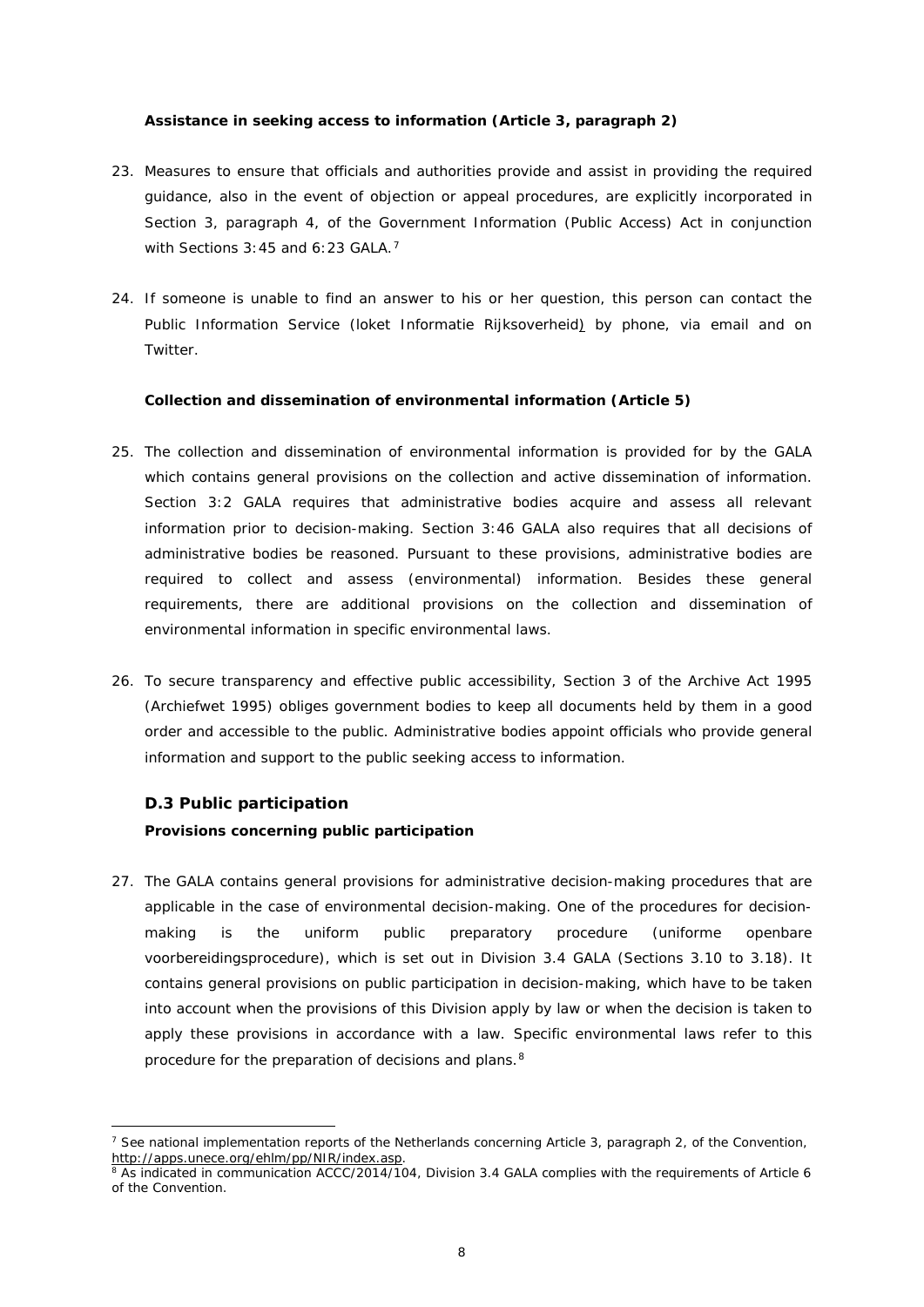- 28. If, according to these specific environmental laws, different or supplementary requirements apply, this is indicated in these laws. One example is the fact that specific environmental laws provide for "everyone" to submit their views on a (draft) decision. This differs from the general rule in the GALA where it is stated that only "persons concerned" can submit their views.
- 29. The main steps to be taken under the uniform public preparatory procedure are presented below.

### **Informing the public early in the decision-making procedure and envisaged procedure (Article 6, paragraphs 2 to 4)**

- 30. The competent authority makes the draft decision available for examination together with the relevant documents which are necessary to assess the draft (Section 3:11 GALA).
- 31. Before these documents are made available for examination, the competent authority publishes a notice of the draft decision in one or more daily or weekly newspapers, local papers that are delivered at home free of charge, or in another suitable manner (Section 3:12, subsection 1, GALA).
- 32. Section 3:12 GALA contains additional requirements on the timely public notice of the draft decision, the content of the notice, and the relevant information that is made available to the public. For instance, if the decision is made by an authority forming part of the Central Government, the notice will have to be published in the State Journal (Section 3:12, subsection 2, GALA).
- 33. In most cases, the draft decision and related information is not only physically made available for examination, but also through the internet. Environmental projects being handled by the Central Government are open for online public consultation via the websites [www.platformparticipatie.nl](http://www.platformparticipatie.nl/) and www.bureau-engergieprojecten.nl</u>. All information pertaining to wind farm projects that are coordinated by the Central Government, is available on the website [www.bureau-energieprojecten.nl.](http://www.bureau-energieprojecten.nl/) The organisation responsible for this website, the so-called Energy Projects Desk (*Bureau Energieprojecten*), is part of the Ministry of Economic Affairs. It supports governments, initiator's of wind farm projects and people living in the vicinity of wind farms that are involved in the, at times complicated, decision-making procedure on large energy projects. The Energy Projects Desk provides access to relevant information for each project and receives the related views submitted by the public. For every project, a description is provided of its substance, the phases of the procedure and its current status, as well as access to the documents corresponding to each phase of the project. All studies and reports that are relevant for decision-making are made available as well. This includes, in the event that an environmental impact assessment is carried out, the environmental impact assessment report and its underlying studies.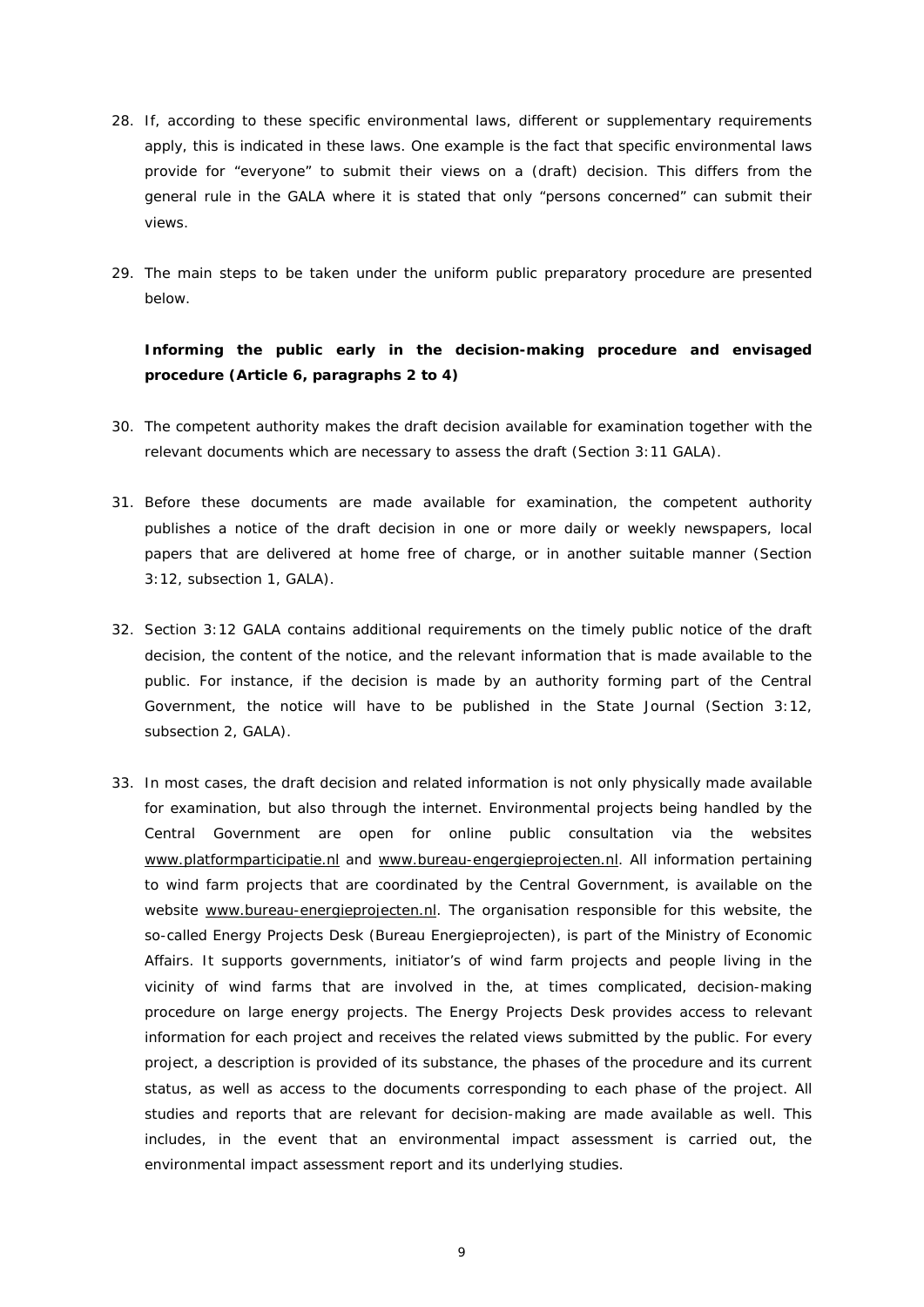### **Providing for early public participation (Article 6, paragraphs 4 and 7)**

34. The procedure for public participation that allows persons concerned to submit views (in writing or orally) is implemented in Sections 3:15 to 3:17 GALA. Most relevant (environmental) laws broaden this right to submit views to everyone (see, for example, Section 3.12 of the Environmental Permitting (General Provisions) Act, *Wet algemene bepalingen omgevingsrecht*). The time limit for submitting views for members of the public is six weeks, unless a longer period is specified by law. The term for the submission of views starts on the day that the draft decision is made available for examination (Section 3:16 GALA).

### **Information relevant to decision-making must be made available to the public (Article 6, paragraph 6)**

35. The competent authority has to add any new relevant documents and information to the documents made available for examination (Section 3:14, subsection 1, GALA).

#### **Due account of the outcome of the public participation (Article 6, paragraph 8)**

36. Division 3.7 GALA contains the requirements for the reasoning of a decision. Section 3:46 GALA requires that a decision shall be based on sound reasons. This means that it should indicate what has been done with the views as expressed in the participation procedure. Section 3:47 GALA requires that these reasons are made public together with the decision.

### **Informing the public when the decision has been taken (Article 6, paragraph 9)**

37. Sections 3:43 and 3:44 GALA contain provisions on the public notice of the decision. The persons who stated their views during the preparation of the decision shall be informed in writing when the decision is notified to the applicant, or as soon as possible thereafter (Section 3:43 GALA). Pursuant to Section 3:44 GALA, a copy of the decision will be sent to those who have expressed views on the draft decision.

### **Public participation concerning plans, programmes and policies relating to the environment (Article 7)**

38. Most environmental laws refer to the preparatory procedure of the GALA for the preparation of plans and programmes. If reference is made to Division 3.4 GALA, the points above are applicable. This means that a draft plan will be made available for examination allowing everyone to submit views (Section 3:11 GALA in conjunction with Section 3.8 of the Spatial Planning Act (*Wet ruimtelijke ordening*)[9](#page-9-0) and Section 7.11 of the Environmental Management

<span id="page-9-0"></span><sup>9</sup> Appendix 4: English translation of relevant parts of the Spatial Planning Act.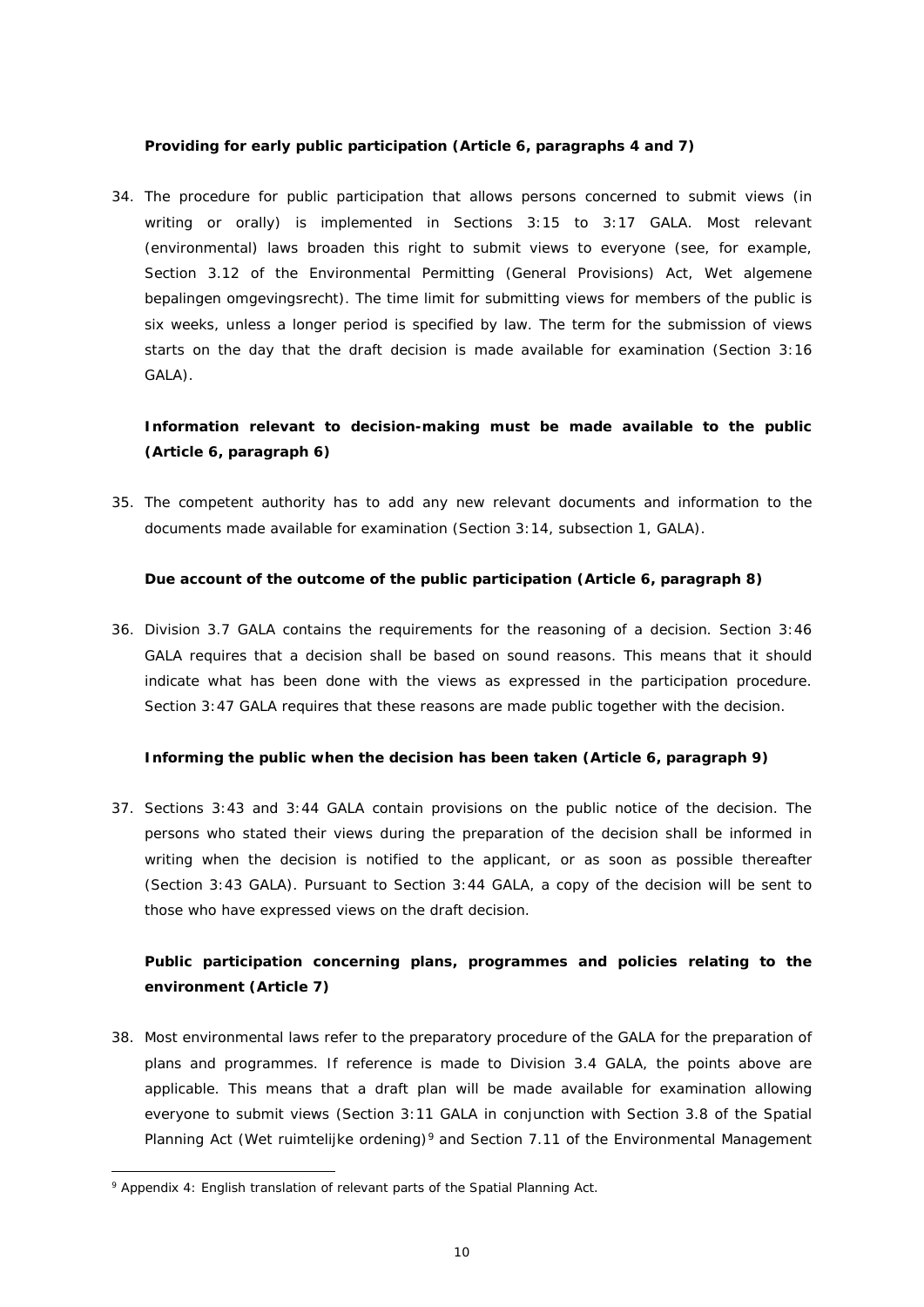Act). The draft plan is made available for examination together with the relevant documents which are necessary to assess the draft, as is required by Article 7.

39. Public participation concerning policies relating to the environment is not required by law, but is nevertheless being provided for on a regular basis. For it is only with proper consultation of all parties concerned that broadly supported policies can be developed. The Central Government makes use of a website [\(www.internetconsultatie.nl/veelgesteldevragen\)](http://www.internetconsultatie.nl/veelgesteldevragen) to consult the public on papers concerning policies relating to the environment.

### **Public participation during the preparation of executive regulations and/or generally applicable legally binding normative instruments (Article 8)**

- 40. In the Netherlands, on draft legislation and regulations prepared by the Government or the Parliament, the public is consulted through a system of internet consultation on [www.internetconsultatie.nl.](http://www.internetconsultatie.nl/)
- 41. Apart from the parliamentary procedure applicable to the preparation of acts (advice of the Council of State, an independent advisory body, followed by a procedure in the Parliament, consisting of a House of Representatives and the Senate), several acts provide for public participation during the preparation of regulations. This is, for example, the case in Section 21.6, paragraph 4, of the Environmental Management Act, which provides for parliamentary participation in the preparation of draft governmental decrees relevant to the environment. This implies that draft decrees are presented to both Houses of Parliament and published in the State Journal. Members of the public are given the opportunity to submit written comments on the drafts to the Minister of Infrastructure and the Environment within a period stated therein of at least four weeks. These comments have to be taken into account in the subsequent procedures.

### <span id="page-10-0"></span>**D.4 Access to justice**

- 42. In the Netherlands, persons affected can request the competent authorities to enforce general rules when these rules are violated. Persons affected may request an administrative authority to apply executive coercion, impose an order for a monetary penalty or withdraw a permit or an exemption. They can file requests for enforcement if they are of the opinion that general rules are violated or specific permit regulations and are affected by such violation.
- 43. If a request for enforcement is not adequately addressed according to the applicant, an action can be filed in accordance with the provisions in the GALA. Any such actions against decisions of administrative bodies can be filed in an administrative law court. This may also concern decisions on requests for information, or decisions that should be or should have been subject to public participation.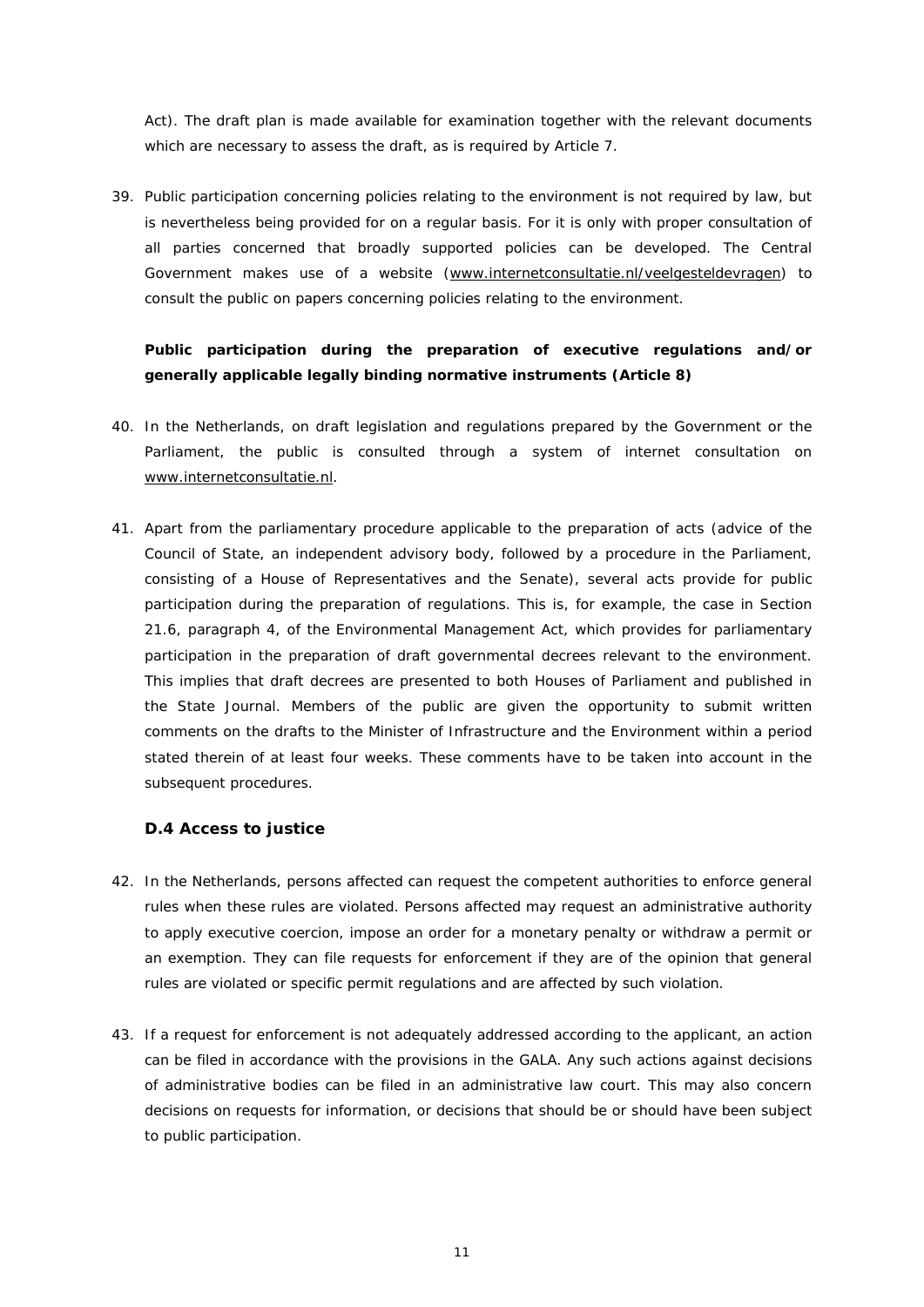- 44. Accordingly, actions can be filed against decisions which are subject to the uniform public participatory procedure in Section 3:4 GALA (as explained above in Section D.3). This applies to decisions on the activities listed in Annex I of the Convention and to decisions on activities not listed in Annex I which may have a significant effect on the environment.
- 45. In most cases, an action against a decision can be filed in a district court and an appeal can be lodged with the Council of State. In administrative environmental cases, the Council of State is the highest court.
- 46. An appeal may be lodged by persons who are affected by the decision (Sections 8:1 and 1:2 GALA). It is required that they have participated in the uniform public participatory procedure regarding the draft decision in question (Section 6:13 GALA).
- 47. As for the review by the court, Section 8:69 GALA provides that the administrative court renders a judgment on the basis of the notice of the action, the submitted documents, the proceedings during the preliminary investigation, and the investigation during the court hearing. Case law shows that the administrative court reviews the substantive and procedural legality of the decisions under review. This will be explained in further detail in Section F.3 on the basis of judgments of the Council of State.
- 48. Section 8:69 GALA further provides that the administrative court supplements the grounds *ex officio* and has the possibility to supplement the facts *ex officio*. The court can supplement the facts on the basis of, for example, the hearing of witnesses (Section 8:46 GALA), advice of an expert (Section 8:47 GALA), or an investigation on the ground (Section 8:50 GALA). As will be explained in further detail in Section F.3, the Foundation for Advice on Administrative Law for the Environment and Spatial Planning (*Stichting Advisering Bestuursrechtspraak voor Milieu en Ruimtelijke Ordening*, StAB) is frequently asked by the administrative court to give advice as an independent and impartial expert in disputes relating to the environment. StAB gives advice on technical and factual aspects of such disputes.
- 49. Provisions on effective access to justice (procedures that provide for effective remedies, including injunctive relief, and that are fair, timely and not prohibitively expensive) are embedded in the provisions of the GALA (Sections 8:41, 8:72, 8:66, 8:67 and 8:81).
- 50. Adequate information on access to justice is to be found in Sections 3:45 and 6:23 GALA. Removal or reduction of financial barriers is legally guaranteed by a special act on legal aid (*Wet op de rechtsbijstand*).
- 51. If no action can be filed in an administrative law court, an action can be filed in a civil law court. Access to a civil law court is in compliance with the Convention, the European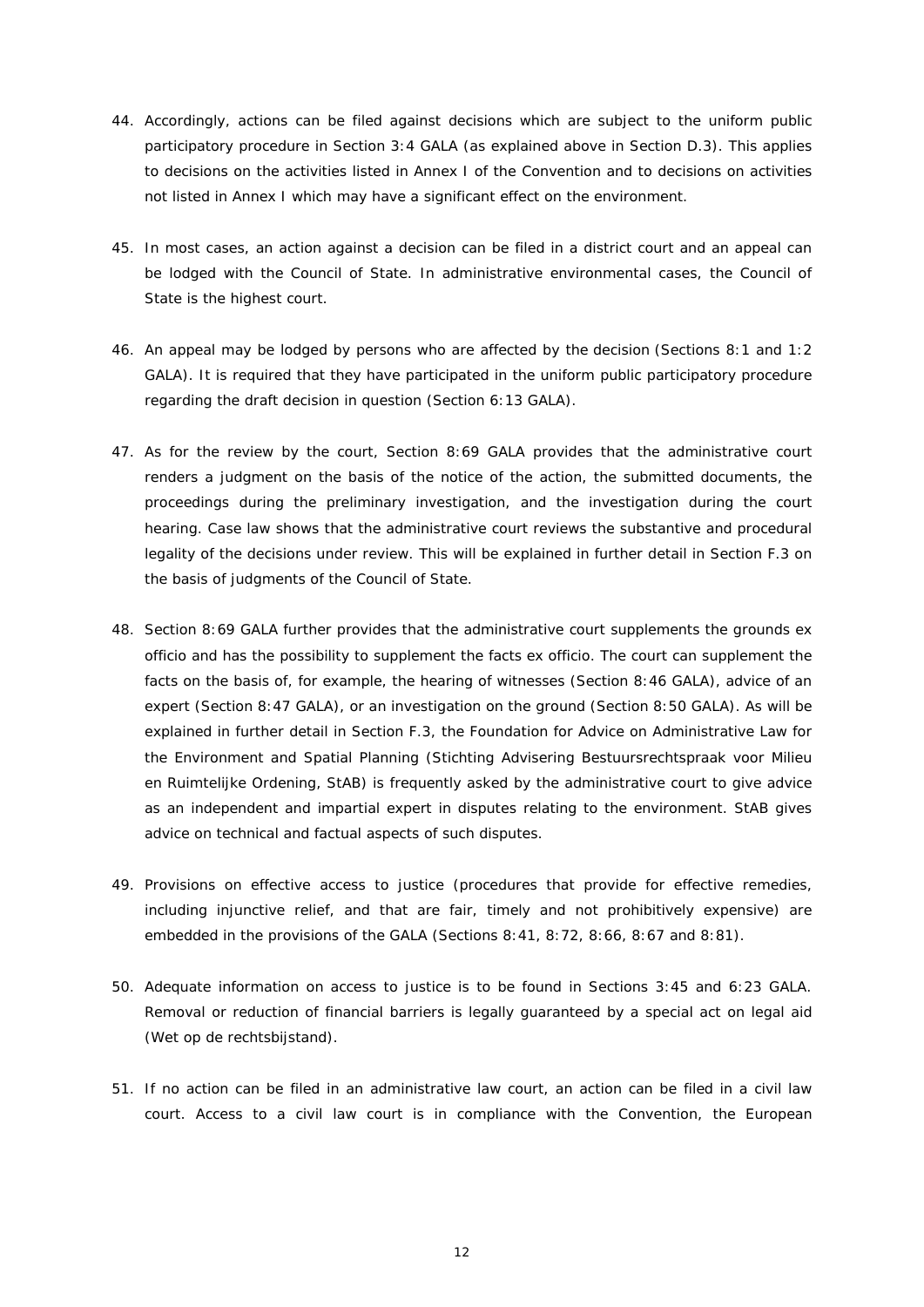Convention on Human Rights and the law of the European Union. It is accepted as an effective form of legal protection.<sup>[10](#page-12-2)</sup>

- 52. In addition, when there is the possibility of review of a specific decision by an administrative law court, a person concerned can request the court to verify whether the public authorities relied on plans,  $11$  decisions  $12$  or regulations  $13$  that preceded the specific implementation decision. In this respect, the court can review the plan or policy and, in the case of regulations, declare them non-binding when the regulation is in contradiction with a higher rule of law or general principle of law. This is an indirect review of a general rule (*exceptieve toetsing*, indirect review).
- 53. In view of the foregoing, in the Netherlands, legal rights are safeguarded in accordance with the Convention.

# <span id="page-12-0"></span>**E. Domestic laws, regulations and decision-making on wind turbine projects E.1 Introduction**

- <span id="page-12-1"></span>54. Wind power is an important pillar for the fulfillment of the Government's ambition to make the Dutch energy supply more sustainable and to comply with international agreements to reduce CO2 emissions. This includes the UN Framework Convention on Climate Change (1992) and the Kyoto Protocol (1997). In addition, Directive 2009/28/EC of the European Parliament and of the Council of 23 April 2009 on the promotion of the use of energy from renewable sources (Directive on renewable energy) sets a mandatory target of 14% for the Netherlands for the share of energy from renewable sources in gross final consumption of energy in 2020, meaning sustainable energy.
- 55. In the Dutch Energy Plan of 6 September 2013 for sustainable growth, agreements were made between governments, the umbrella organisations of provinces and municipalities, and more than forty civil society organisations on how to achieve this goal. Part of this Plan is the agreement to realise 6,000 MW of onshore wind power in 2020. At the end of 2015, 2.950 MW of this goal was realised [\(www.windenergie.nl\)](http://www.windenergie.nl/).

<span id="page-12-3"></span><span id="page-12-2"></span><sup>10</sup> Judgment of the Council of State of 2 May 2012 (ECLI:NL:RVS:2012:BW4561, no. 201105967/1/R1). <sup>11</sup> In its judgment of 20 April 2016 (ECLI:NL:RVS:2016:1072, considerations 12-12.1 and 15 and following), the Council of State extensively discusses, in the context of an appeal against a provincial structure scheme, the choices that were made, also on the basis of a project-environmental impact assessment, in a policy strategy that was established ahead of the structure scheme. In its judgment of 10 June 2015 (ECLI:NL:RVS:2015:1837, consideration 14.2), the Council of State applies an indirect review to a generally binding statutory provision and explains the extent of this review.

<span id="page-12-4"></span><sup>&</sup>lt;sup>12</sup> In its judgment of 25 February 2015 (ECLI:NL:RVS:2015:585, consideration 3.5), the Council of State reviews a structure scheme of the Central Government for a switch and transformer station. There is no possibility of appeal against the decision to apply Central Government coordination (Section 3:35 of the Spatial Planning Act), but the Council of State applies an indirect review of the decision and finds that the decision has not been properly made public.

<span id="page-12-5"></span><sup>&</sup>lt;sup>13</sup> In its judgment of 8 February 2012 (ECLI:NL:RVS: 2012: BV3215, consideration 2.55.2) on the wind farm *Noordoostpolder*, the Council of State applies an indirect review with respect to Article 3.14a, first paragraph, of the Activities Decree.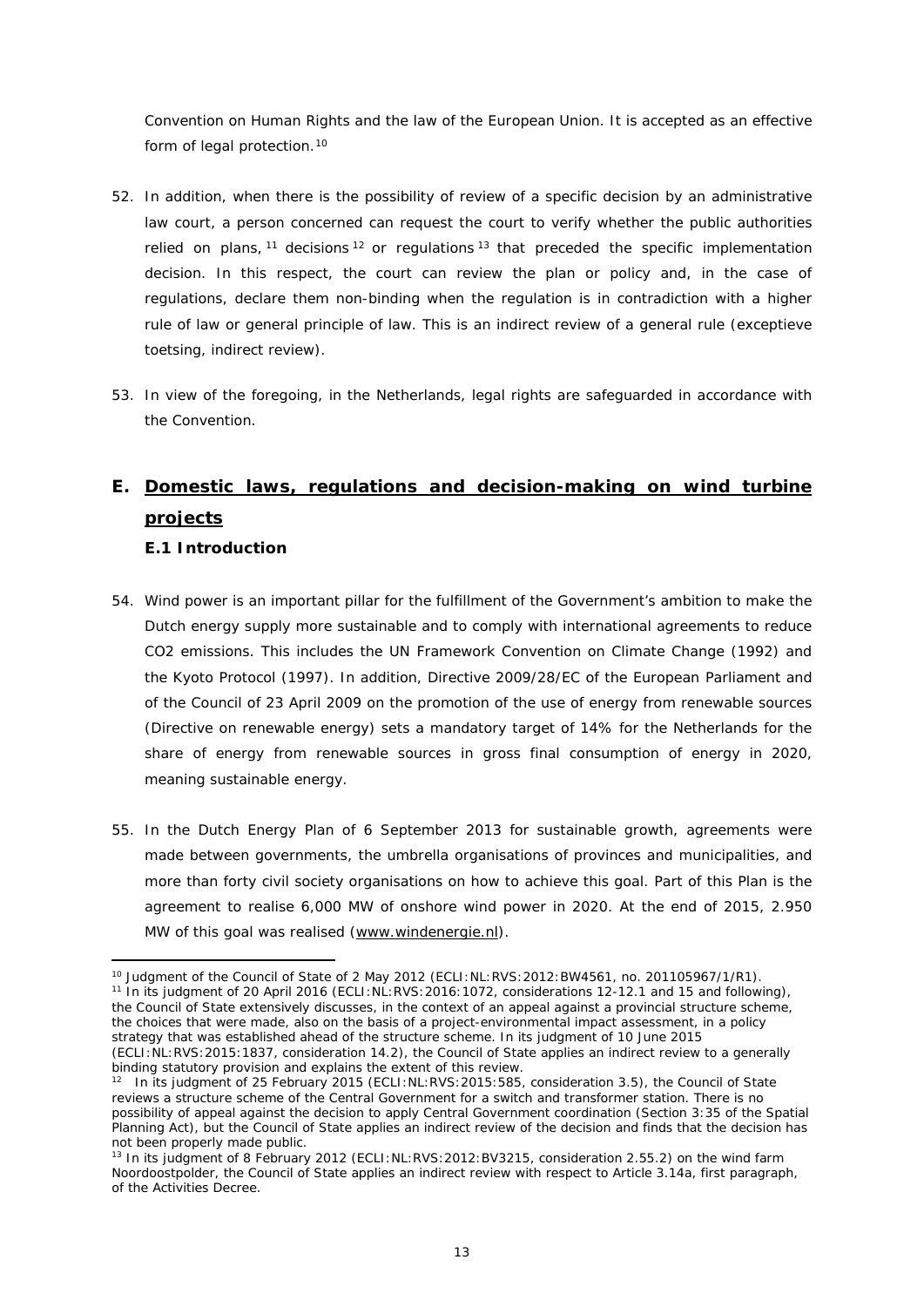56. In this Section, the Dutch system of (spatial) decision-making is described, in particular with respect to decision-making on wind power projects.

### <span id="page-13-0"></span>**E.2 Legal norms that are relevant for wind turbine projects**

- 57. Decision-making on wind power projects takes place on the basis of national, provincial or municipal regulations. With respect to the public preparatory procedures, the publication of decisions and the possibilities for appeal, these regulations all refer to the GALA.
- 58. The different norms that apply can be described in a short, non-exhaustive manner as follows.

#### *Spatial Planning Act*

- 59. The Spatial Planning Act contains rules on spatial planning. The most important instrument in this respect is the local zoning scheme, through which the municipal council shall prescribe the destination of the entire area within its jurisdiction in the interests of effective spatial planning. The local zoning scheme shall contain the main elements of the spatial policy to be pursued by the municipality. The exact location of wind turbines can be determined in such a local zoning scheme. In the interests of effective provincial spatial planning or national spatial planning, provinces respectively the Central Government can adopt a zoning scheme with basically the same function as a local zoning scheme. In addition, the Spatial Planning Act provides for rules to coordinate the preparation and adoption of a spatial decision and several other related decisions in respect of one project (the Central Government coordination, the provincial coordination and the municipal coordination). Coordination is applicable if it is required by law or if the competent authorities decide thereto in the interests of the realisation of national, provincial or municipal spatial policy. If coordination is applied, the possible court proceedings are also coordinated in first and only instance by the Council of State. The objective of Central Government coordination is to streamline and expedite the decision-making on spatial planning procedures of national importance. It is a procedural arrangement without consequences for substantive requirements.
- 60. An instrument preceding the (local) zoning scheme is the policy strategy. A policy strategy sets out the main elements of the spatial policy. An implementation plan is linked to the strategy. Such policy strategies can apply to part of the territory or to one aspect of the spatial policy in particular, for instance wind power. A policy strategy gives internal structure to the competent authority while deciding on spatial planning. The strategy is not legally binding for local governments or citizens. However, local authorities should take policy strategies of higher authorities into account in the weighing of interests relating to spatial decision-making and may not deviate from them without proper justification.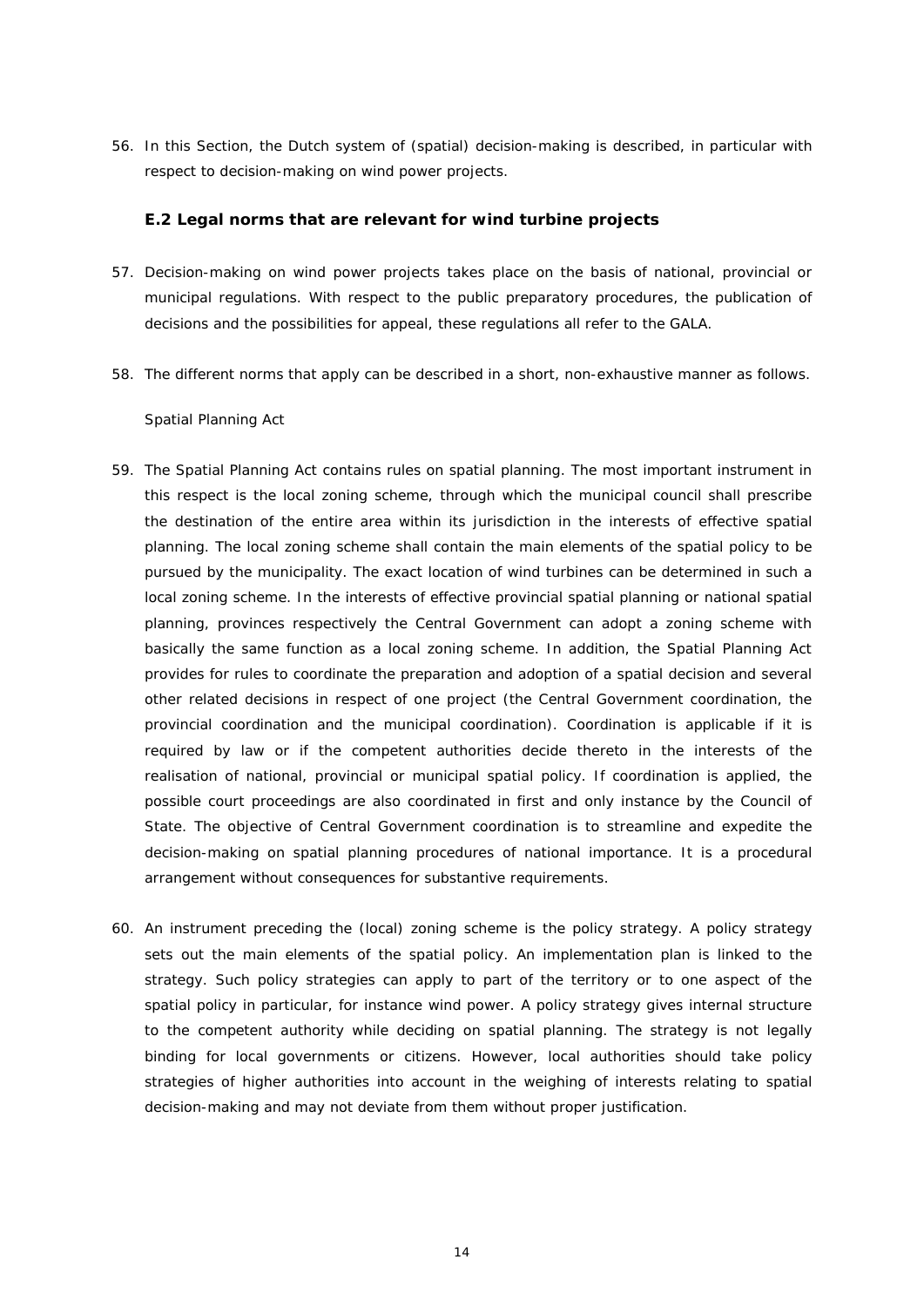- 61. Relevant regulations based on the Spatial Planning Act are the Spatial Planning Decree (*Besluit ruimtelijke ordening*, Bro) [14](#page-14-0) and the Decree on General Rules for Spatial Planning (*Besluit algemene regels ruimtelijke ordening*, Barro). These decrees contain further governmental rules on spatial decision-making.[15](#page-14-1)
- 62. General rules of provinces are laid down in provincial regulations. This is why the spatial possibilities for the construction of wind turbines vary among the provinces.

### *Environmental Management Act*

- 63. The Environmental Management Act contains provisions on environmental impact assessments as defined in Directive 2001/42/EC of the European Parliament and of the Council of 27 June 2001 on the assessment of the effects of certain plans and programmes on the environment<sup>[16](#page-14-2)</sup> and in Directive 2014/52/EU of the European Parliament and of the Council of 16 April 2014 amending Directive 2011/92/EU on the assessment of the effects of certain public and private projects on the environment.<sup>[17](#page-14-3)</sup>
- 64. The Environmental Impact Assessment Decree (*Besluit mer*) and the Environmental Management (General Rules for Establishments) Decree (*Activiteitenbesluit milieubeheer*, Activities Decree)<sup>[18](#page-14-4)</sup> are relevant decrees that are based on the Environmental Management Act. The Activities Decree contains general rules on the exploitation of wind turbines.

### *Environmental Permitting (General Provisions) Act*

- 65. The Environmental Permitting (General Provisions) Act (*Wet algemene bepalingen omgevingsrecht*) (Wabo) contains rules for the adoption of implementing decisions, like the granting of a permit for the construction and establishment of wind turbines.
- 66. The Electricity Act 1998 provides for the application of Central Government coordination provided for in the Spatial Planning Act to the construction and expansion of larger production installations for sustainable energy. The Central Government coordination applies to the construction of wind farms with a capacity of 100 MW or more.

 $\overline{a}$ 

<sup>14</sup> Appendix 5: English translation of Article 2.1.1 of the Spatial Planning Decree.

<span id="page-14-1"></span><span id="page-14-0"></span><sup>&</sup>lt;sup>15</sup> The Central Government and the provinces have the possibility to set general or specific requirements for spatial decisions of local governments. Such general requirements can be set to achieve the spatial policy as included in policy strategies and are legally binding for local governments when they take spatial decisions. General instructions can relate to general topics, like rules on the argumentation of spatial decisions, but can also relate to specific topics, like rules on locations for wind turbines. General instructions from the Central Government are set in the Decree on General Rules for Spatial Planning, for example by specifying that wind turbines cannot be placed in the *Waddenzee*, and in the Spatial Planning Decree.

<sup>&</sup>lt;sup>16</sup> Official Journal of the European Communities, L 197, 21 July 2001, pp. 30–37.

<span id="page-14-3"></span><span id="page-14-2"></span><sup>&</sup>lt;sup>17</sup> Official Journal of the European Union, L 124, 25 April 2014, pp. 1-18.

<span id="page-14-4"></span><sup>&</sup>lt;sup>18</sup> Appendix 6: English translation of Article 3.14a of the Activities Decree.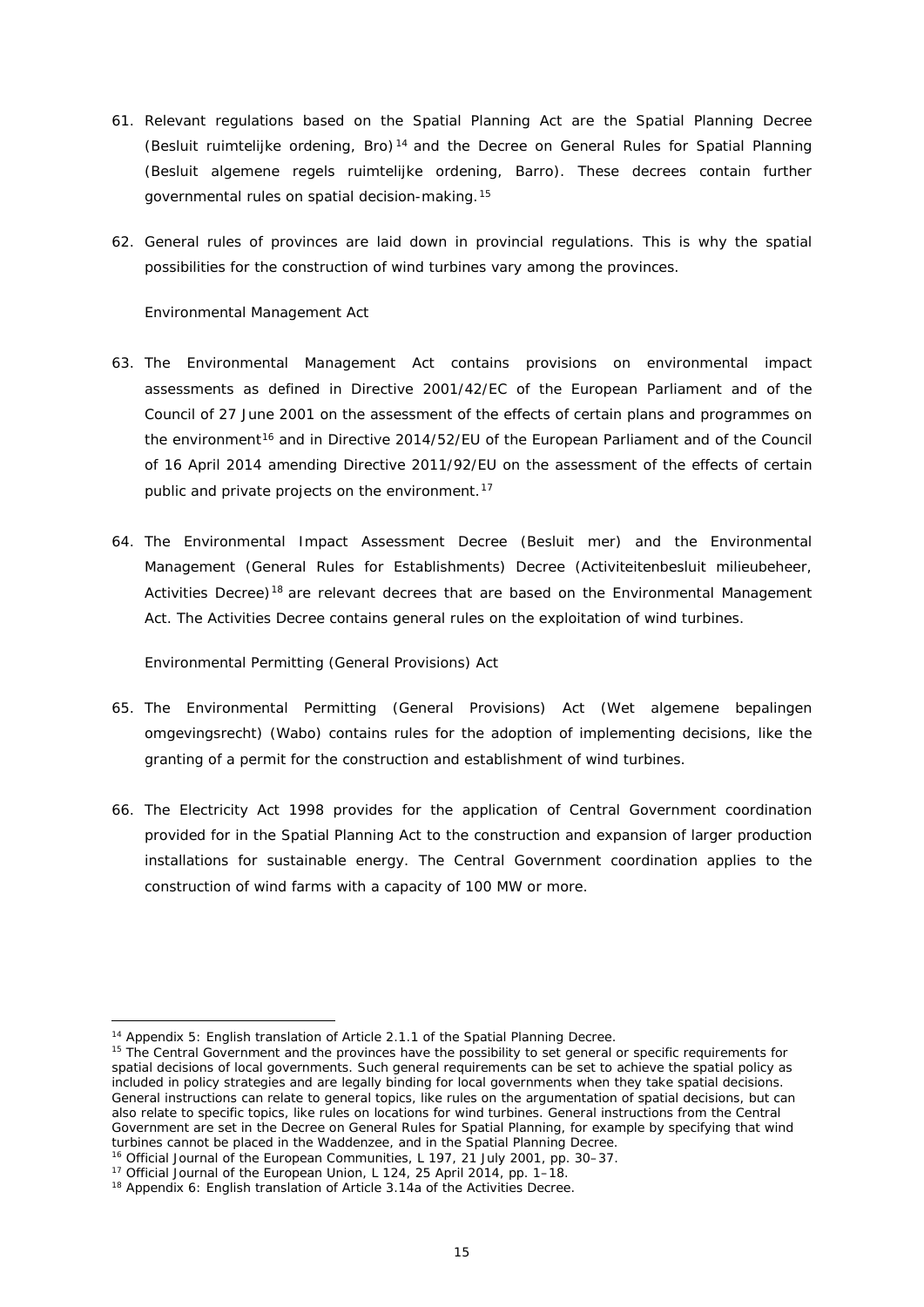### <span id="page-15-0"></span>**E.3 Steps in the decision-making procedure and compliance with the Convention**

67. This Section describes the steps that are generally taken in the decision-making procedure relating to the setting up of wind turbines. Each step describes which provisions, if relevant, of the Convention are relevant for the instruments used in that phase.

#### **Step 1: policy development**

- 68. Realising onshore wind power is a complex playing field with as many rules of play as players. The last decennia the Government has taken up the issue of onshore wind power in different ways. Through policy papers, research programmes, (financial) aid programmes, and covenants, the Government has tried to promote the development and use of wind power and to achieve the goals that were set. At times, the focus was on technical or industrial issues, on other occasions the focus was on spatial planning. Sometimes, goals were not met.
- 69. In the early 1990s, the Government started to set targets for the realisation of wind power by provinces. Subsequently, specific tasks for every province were introduced. In 2009, this led to the decision by the Central Government, the Association of the Provinces of the Netherlands (*Interprovinciaal Overleg*, IPO) and the Association of Netherlands Municipalities (*Vereniging Nederlandse Gemeenten*, VNG) to carry out a study on the increase of onshore wind power for a total minimum of 6,000 MW. The increase of wind power capacity necessitates spatial accommodation for more and larger wind turbines and more clustering of wind turbines. The study included issues, such as the likelihood of wind in certain parts of the Netherlands as well as the feasibility of wind farms. The outcome of the study was that there is enough space in the Netherlands for an increase of the national capacity to 6,000 MW in 2020. This also led to the conclusion – seen the scale and urgency of the task in the light of climate change and economic chances – that the Central Government should take the lead in realising the wind ambitions through large scale wind farms.
- 70. This led to the conclusion on 18 June 2013 of an agreement between the Central Government and the IPO on the realisation of 6,000 MW operational wind capacity in 2020. This agreement was reflected in the Energy Plan of 6 September 2013, which also specified that this realisation is a shared responsibility of the Central Government, provinces, municipalities and other parties involved. In the 2013 Energy Plan, more than forty organisations expressed their intention to make the sustainability of the society and the economy a common effort.
- 71. Also after 2020, the Netherlands will be confronted with the task of making the energy supply more sustainable and to considerably reduce CO2 emissions. The Central Government is cooperating with many organisations to achieve this and many inhabitants and companies develop their own initiatives to save energy, promote sustainability and reduce CO2 emissions. To profit from all this knowledge and experiences, the Minister of Economic Affairs organised the Energy Dialogue between 7 April and 4 July 2016. Both online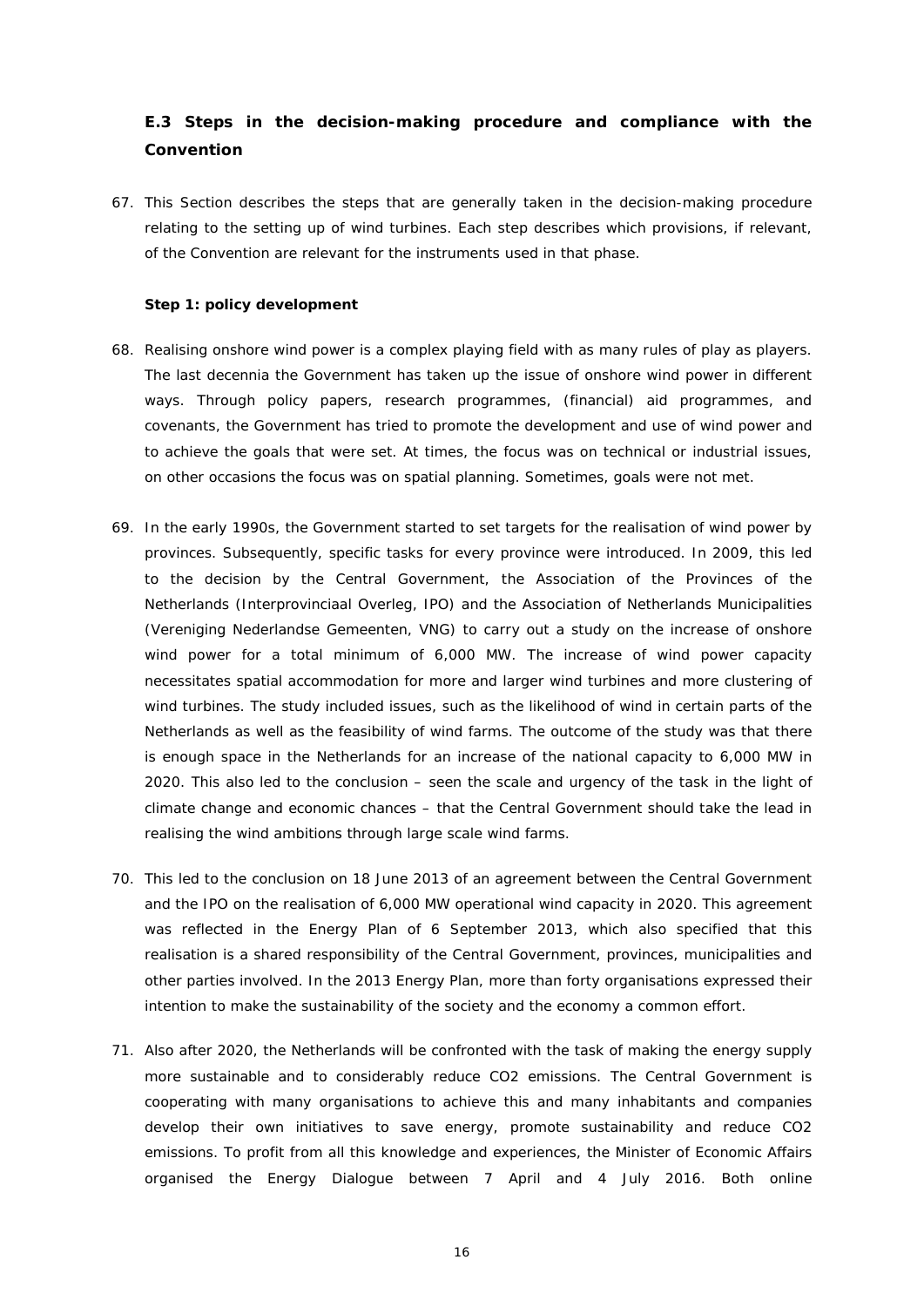[\(www.MijnEnergie2050.nl\)](http://www.mijnenergie2050.nl/) and offline, during meetings all over the country, people were invited to participate in the discussion on the choices that are necessary to take further steps in making the energy supply more sustainable from 2023 to 2050. The results of the Energy Dialogue will be used in the autumn of 2016 for setting the Energy agenda with energy proposals for the longer term.

- 72. In the paragraphs above, it is set out how Dutch policy on sustainable energy in general and on wind power in particular developed over the years. In all these phases, the Central Government did not operate in isolation, but always entered into dialogue with local authorities, social organisations, as well as other parties and persons concerned.
- 73. The Government is of the opinion that policy developments, such as those described above, are not subject to the provisions of the Convention. Should the Committee come to a different conclusion, the Government is of the opinion that the policy developments described above qualifies as "the preparation of policies relating to the environment" under the last sentence of Article 7 of the Convention.

### **Step 2: non-legally binding policy strategy**

<u>.</u>

- 74. Spatial decision-making with respect to (the realisation of) wind power projects normally starts with the determination of a policy strategy. On the level of the Central Government, two of these policy strategies are relevant with respect to wind power projects. First, the National Policy Strategy for Infrastructure and Spatial Planning (*Structuurvisie Infrastructuur & Ruimte*, SVIR), [19](#page-16-0) adopted by the Minister for Infrastructure and the Environment on 13 March 2012. Second, the National Policy Strategy for Onshore Wind Power (*Structuurvisie Windenergie op Land*, SVWoL) of 28 March 2014, adopted by the Minister for Infrastructure and the Environment and the Minister for Economic Affairs. With respect to all national spatial interests, the SVIR provides the general outline for the policy in the longer term. Both the Central Government as well as provinces will enable the increase of onshore wind power to a minimum of 6,000 MW in 2020. However, not all parts of the Netherlands are suitable for large scale wind power installations. In the SVIR, the Central Government indicates which areas are suitable by combining characteristics of the landscape and the environment as well as the average wind speed. Within these areas, specific locations for large scale wind farms are identified by the Central Government in cooperation with the provinces.
- 75. In the SVWoL, specific locations suitable for large-scale wind farms are identified. In identifying these locations, the parliamentary dialogue was taken into account as well as the

<span id="page-16-0"></span><sup>&</sup>lt;sup>19</sup> This Policy Strategy provides for the spatial policy for onshore wind power. The SVIR indicates that the Central Government and the provinces should create the space for the increase of onshore wind power to a minimum capacity of 6,000 MW in 2020. The SVIR further indicates that not all parts of the Netherlands are suitable for large-scale winning of wind power. Therefore, the SVIR indicates favourable onshore areas on the basis of a combination of characteristics of landscape and nature as well as the average wind speed. Within these areas, the Government identifies locations for large-scale wind power projects, in cooperation with the provinces. These areas are elaborated in the SVWoL.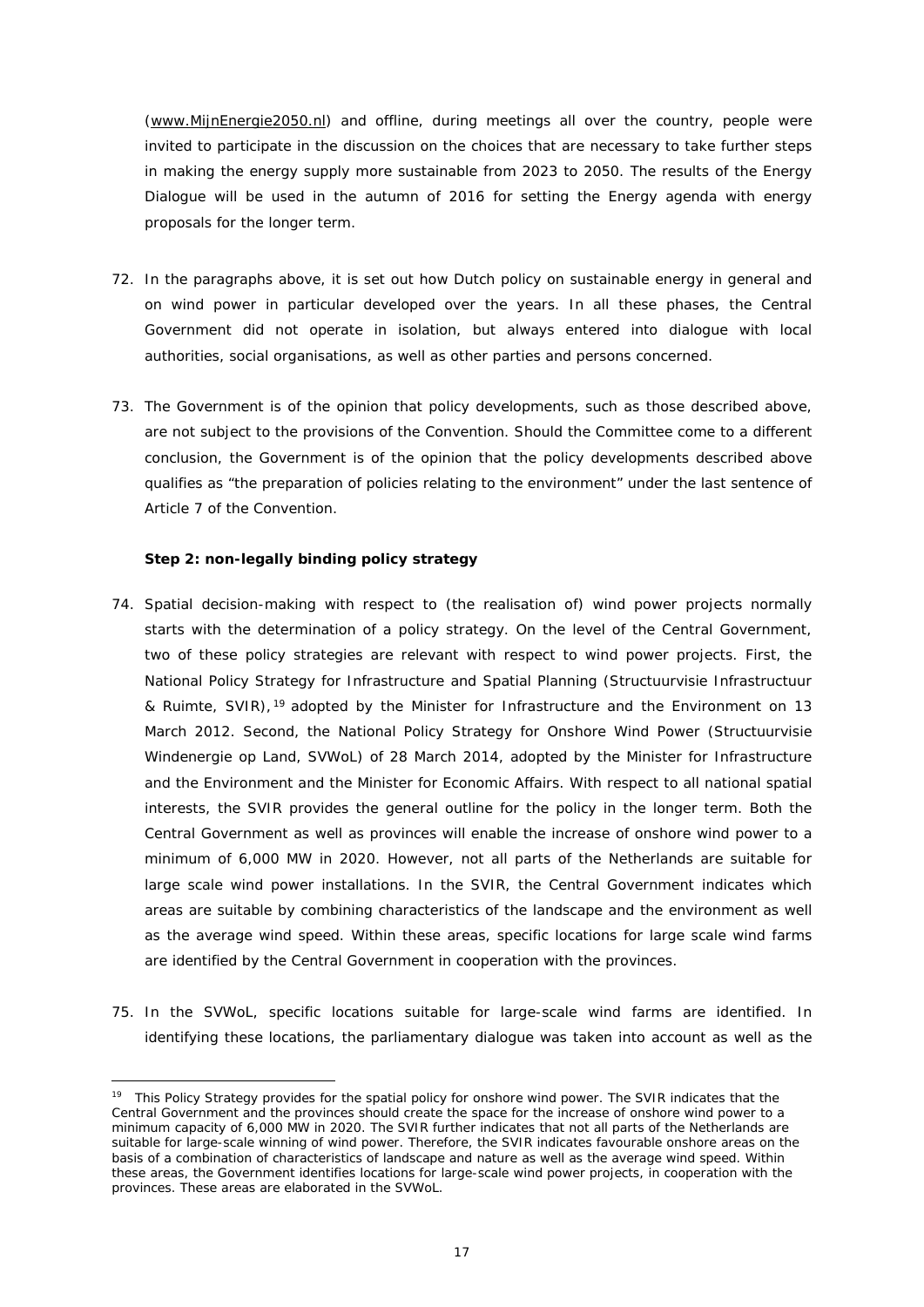views received from the public, the developments since June 2013, and the projectenvironmental impact assessment that had been carried out. The areas examined in the project-environmental impact assessment for the SVWoL have been identified by the Central Government and the provinces by comparing the suitable areas for large-scale wind energy identified in the SVIR and the areas for wind energy identified by provinces. Provinces have identified these areas on the basis of their own research and the preferences or policy documents of municipalities. The municipal policy documents have been developed following research of locations, consultation with stakeholders, participation procedures and, where required, a project-environmental impact assessment.

76. The SVIR includes the following map with suitable areas for wind power as indicated by the third item in the second column: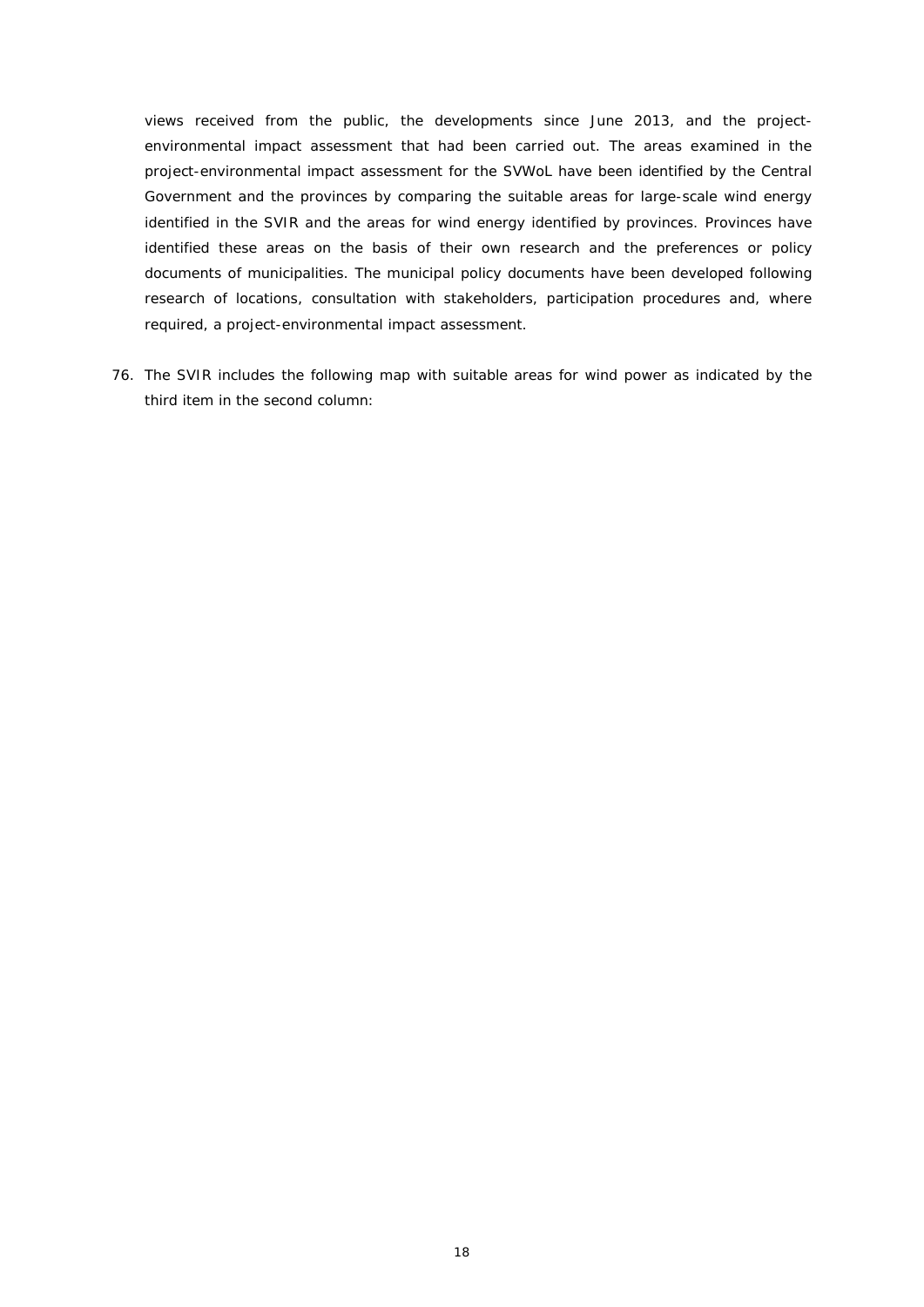

- Kansrijk gebied windenergie \* 88
	- Zoekgebied elektriciteitskabels naar aanlandingspunt
	- Verkeerscheidingsstelsel

\* Weergegeven gebieden zijn feitelijk kansrijk voor grootschalige windenergie, opgenomen als illustratie

77. The SVWoL includes the following map with specific locations in which large scale wind farms may be realised (100 MW or more) as indicated in yellow:

elektriciteitsproductie vanaf 500 MW

Hoogspanningsverbinding 220 kV

Hoogspanningsverbinding 38o kV

Hoogspanningsverbinding 450 kV Nieuwe hoogspanningsverbinding

(indicatief)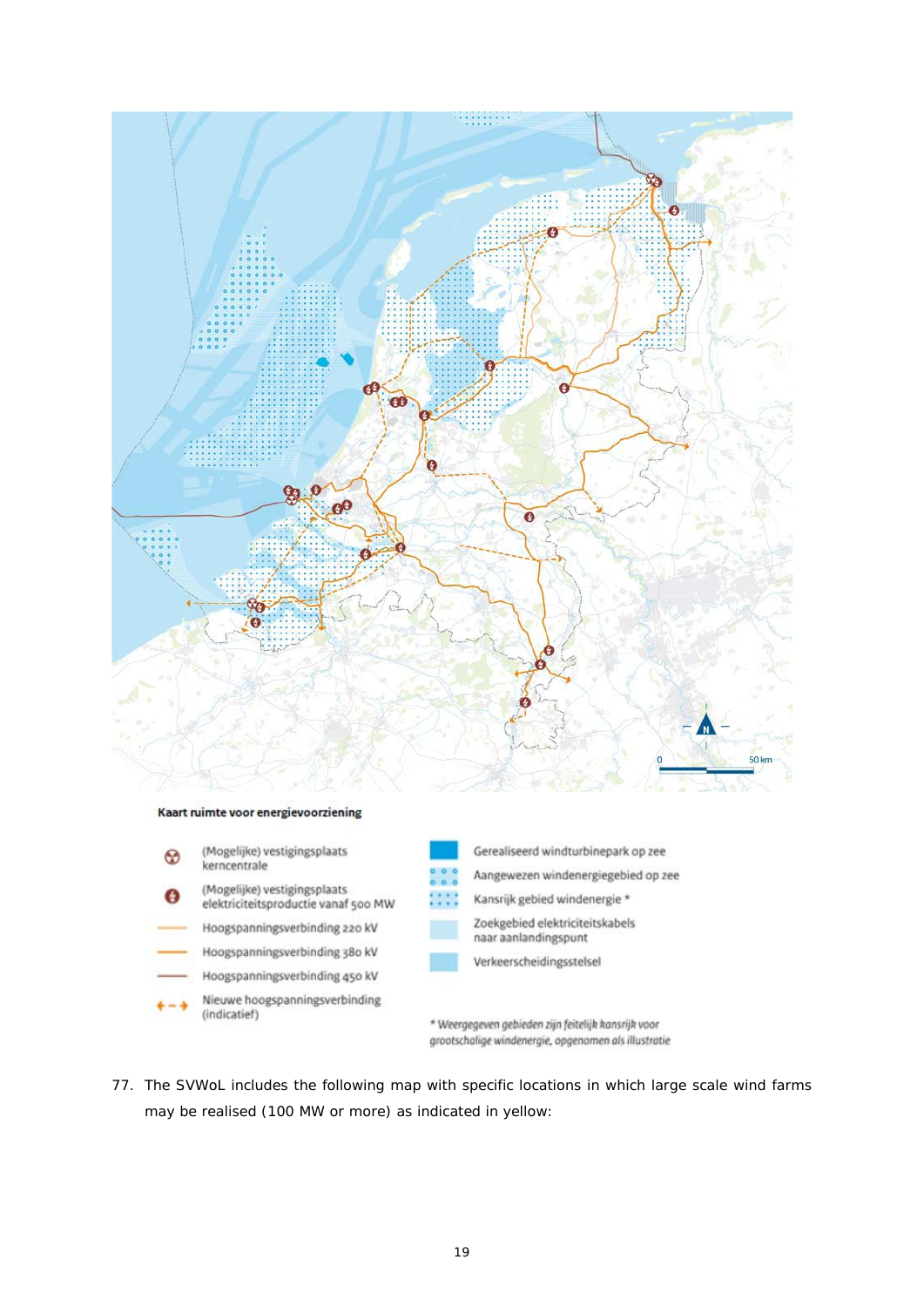

78. Evidently, the indication of locations in the SWoL does not mean that these locations will be completely filled with wind farms. Subsequent decisions will have to be taken to determine the exact locations of wind farms.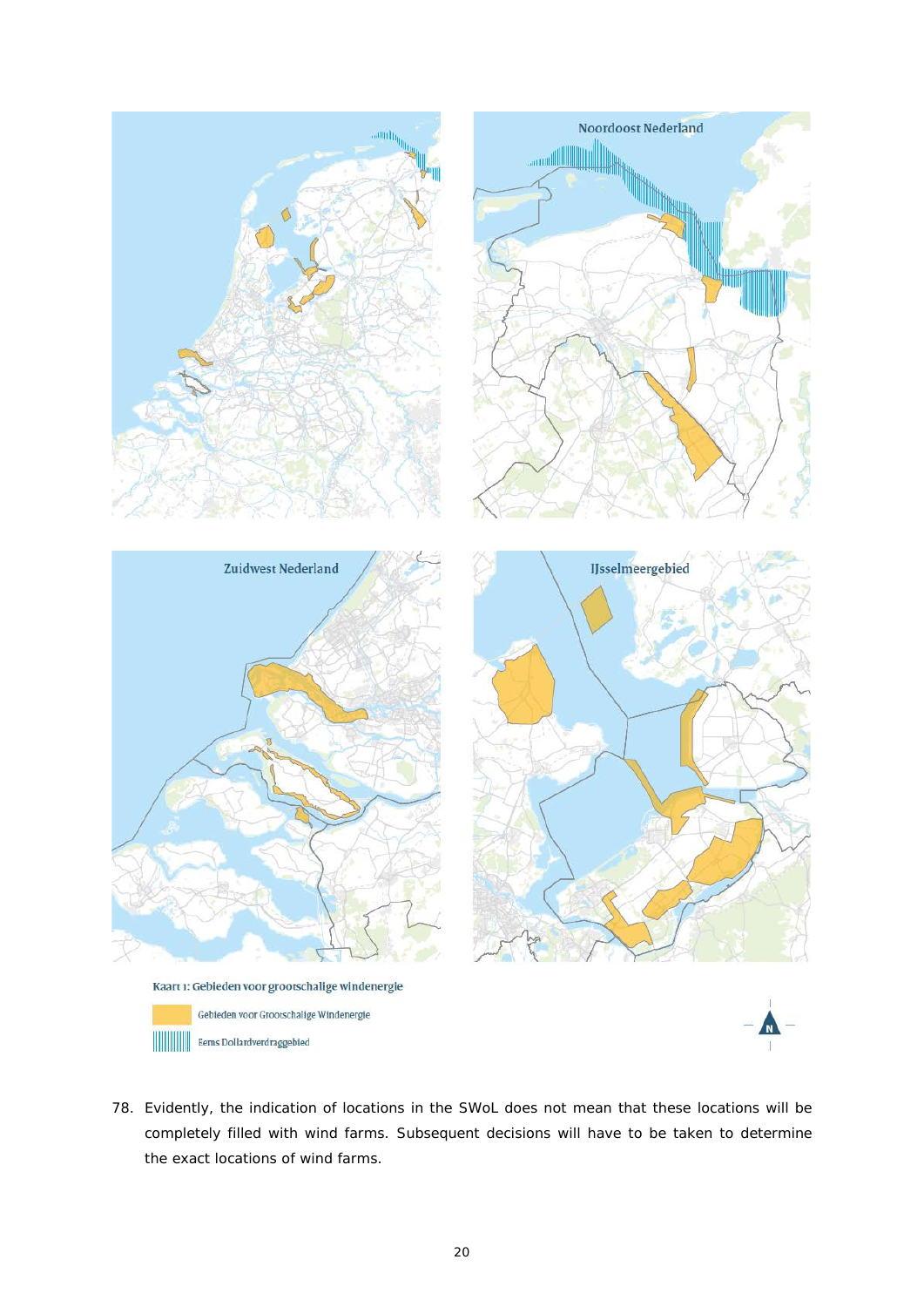- 79. Depending on their substance, policy strategies relating to the environment can be considered to be policies within the meaning of Article 7 of the Convention. According to the Government, in certain cases policy strategies relating to the environment can be considered to be plans or programmes within the meaning of Article 7. This is the case when these strategies are considered to be plans or programmes within the meaning of the Directive on plans and programmes.
- 80. Public participation in policy strategies is obligatory in the event of policy strategies for which an environmental impact assessment has to be made in accordance with the Directive on plans and programmes. The public participation provided has to be accounted for in the policy strategy itself (Section 2.1.1 of the Spatial Planning Decree). The SVIR and the SVWoL have been subject to public participation.
- 81. Persons concerned may file actions against implementing decisions in administrative law courts and request the court to review them if the competent authority's decision was based on the policy strategy (indirect review). Persons can also file an action in civil law courts.

#### **Step 3: legally binding spatial plans**

- 82. During the following phase, legally binding spatial plans are determined, including rules on the use of the land and the constructions that are situated on it. As described in Section E.1 above, in general municipalities are competent to determine these plans (Section 3.1 of the Spatial Planning Act), i.e. the local zoning schemes. However, as described above, such schemes may be established by the Central Government or the provinces if this is in their interest (Section 3.28 respectively Section 3.26 of the Spatial Planning Act). These plans are called zoning schemes.
- 83. This means that decision-making on the specific location of wind turbines in the Netherlands can take place on three levels: through a Central Government zoning scheme, through a provincial zoning scheme or through a municipal zoning scheme. This will be explained in further detail below.
- 84. The Electricity Act 1998 provides for specific rules with respect to the level (national, provincial or municipal) at which spatial decision-making on the installation of wind farms has to take place. According to Sections 9b and 9c of this Act, Central Government coordination as provided for in the Spatial Planning Act is applicable to the construction and expansion of wind farms larger than 100 MW. The Minister of Economic Affairs, together with the Minister of Infrastructure and the Environment, is competent to determine Central Government coordination. This determination is done on the basis of the request of a producer who has the obligation to notify his or her intention to construct a wind farm to the Minister of Economic Affairs (Section 9b of the Electricity Act 1998). This also means that the Minister of Economic Affairs is competent for the preparation and coordination of the other required permits.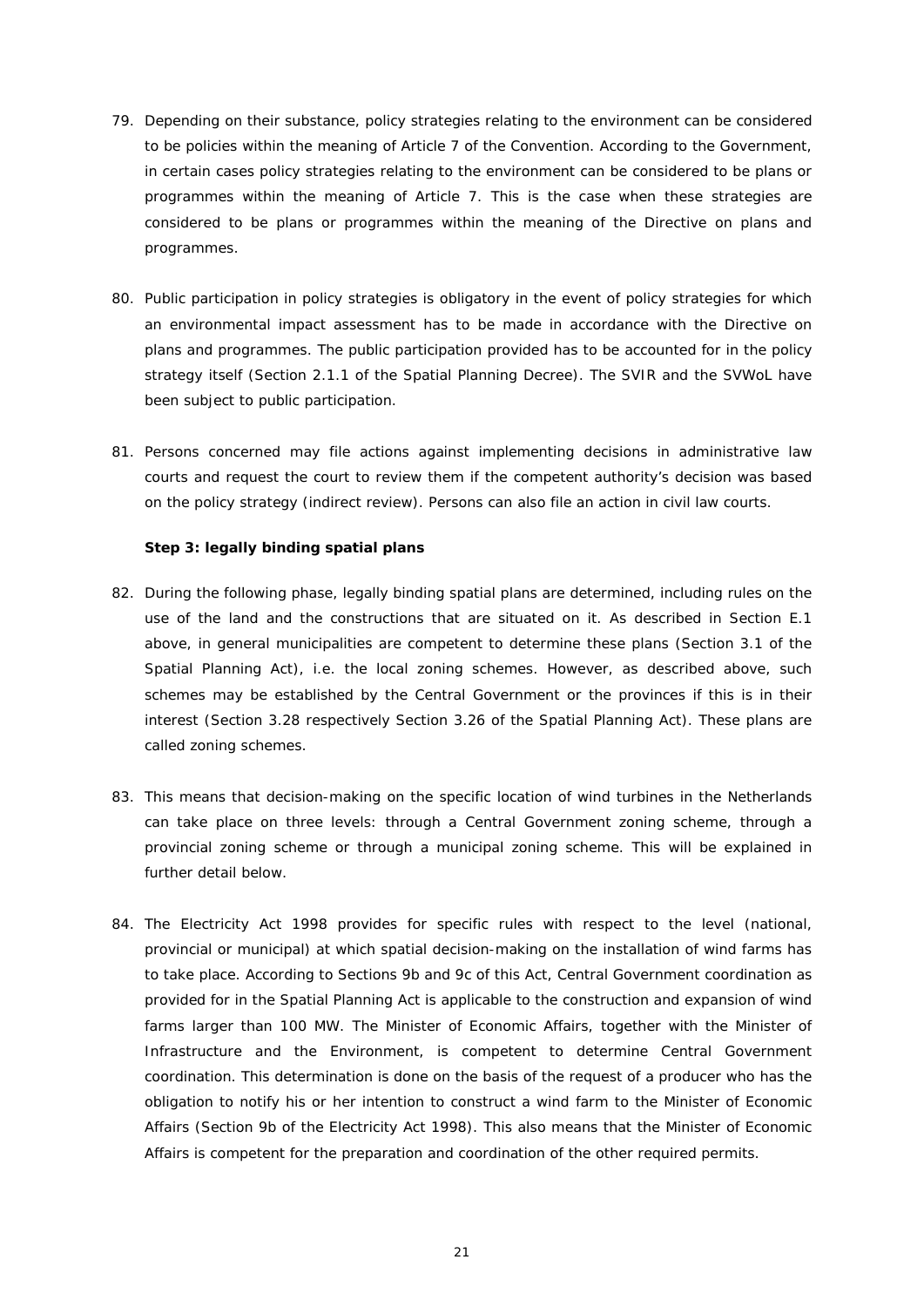- 85. Section 9e of the Electricity Act 1998 sets out that provincial coordination can be applied to the realisation of wind farms between 5 and 100 MW. This means that the municipality is generally competent to decide on the planning of wind farms up to 100 MW, but that the province has *the possibility* to take over the decision-making for wind farms between 5 and 100 MW. The province has *the obligation* to take over the decision-making by provincial coordination if a municipality refuses to amend a local zoning scheme in favour of the realisation of a wind farm.
- 86. The Government is of the opinion that local zoning schemes and zoning schemes relating to the environment, in principle, fall within the scope of Article 7 of the Convention. However, irrespective whether such a zoning scheme may be found to fall within the scope of Article 6 or Article 7 of the Convention, the procedures for both schemes comply with the requirements of Articles 6 and 7 of the Convention as they provide for public participation for everyone and access to justice for persons concerned.
- 87. Division 3.4 GALA applies to both local zoning schemes (Section 3.8 of the Spatial Planning Act) and zoning schemes (Sections 3.26 respectively 3.28 in conjunction with Section 3.8 of the Spatial Planning Act) with some extra requirements originating from specific environmental and spatial planning laws, such as the possibility for everyone to submit their views (Section 3.8 of the Spatial Planning Act) and an electronic notice on the internet (Section 3.8 of the Spatial Planning Act). Division 3.4 GALA applies to schemes providing for one or two wind turbines as well as to schemes relating to wind farms (of three or more wind turbines).
- 88. If an environmental impact assessment (EIA) is required for a (local) zoning scheme, additional requirements for public participation apply in the context of the EIA procedure. If it concerns an EIA within the meaning of the Directive on plans and programmes, such additional requirements are set out in Sections 7.8 to 7.15 of the Environmental Management Act. This means that with the preparation of an EIA relating to a plan, the competent authority, as soon as possible after it has decided to prepare a plan, publishes a notice of the draft decision in one or more daily or weekly newspapers, or in another suitable manner. If the decision comes from the Central Government, the notice is published in any event in the State Journal, unless a specific law provides otherwise (Section 7.9, paragraph 1, of the Environmental Management Act in conjunction with Section 3:12, paragraphs 1 and 2, GALA).
- 89. Actions against these plans may be filed in administrative law courts by persons concerned (Section 8.1 GALA).
- 90. In case of Central Government coordination or provincial coordination, the zoning scheme and related permits and exemptions (see step 4 below) are prepared at the same time by applying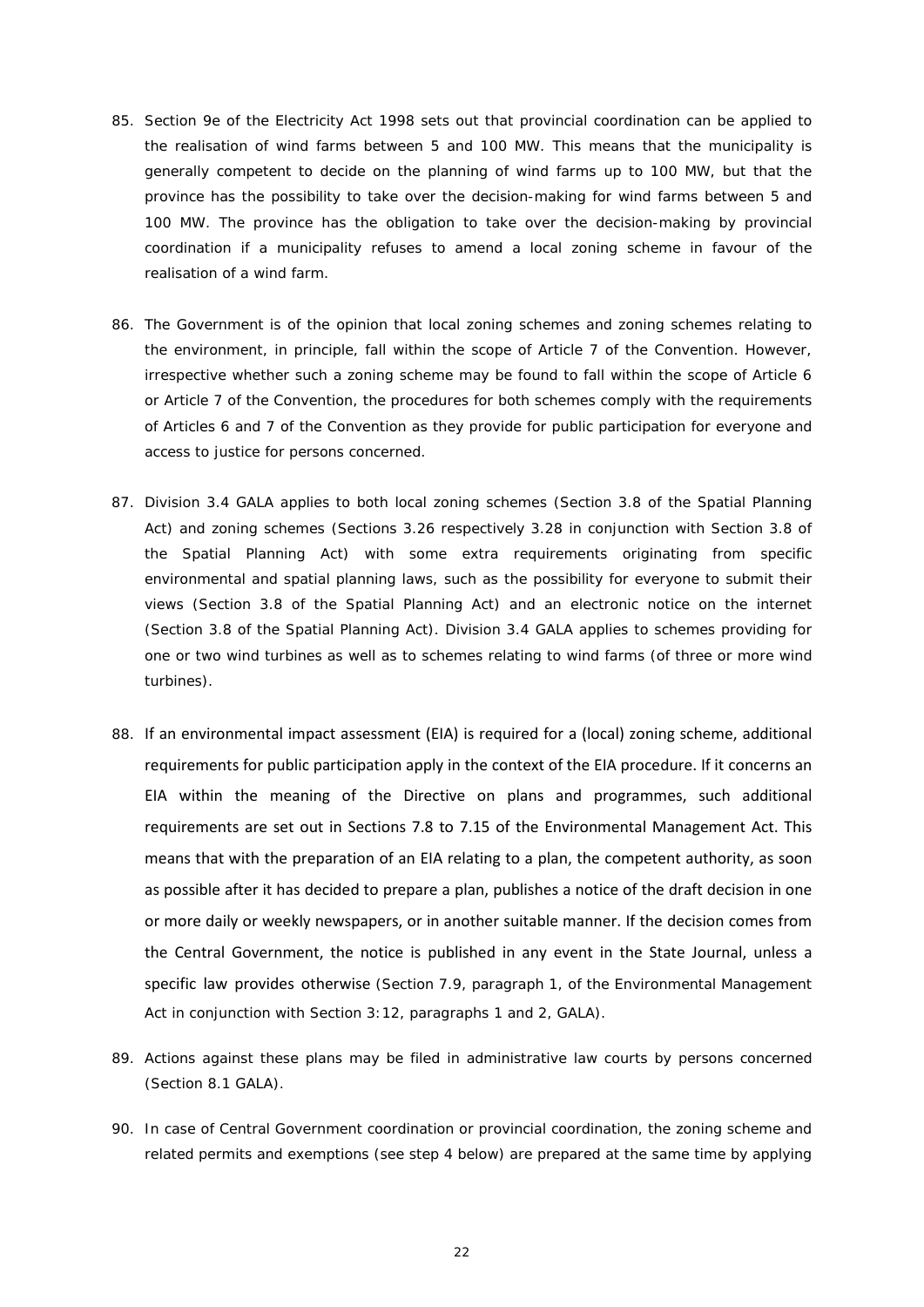the uniform public preparatory procedure provided for in Division 3.4 GALA, which means that everyone can submit their views.

91. Actions against the zoning scheme and related permits and exemptions may be filed simultaneously in first and only instance with the Council of State.

### **Step 4: implementing decisions**

- 92. Wind turbines are not included as an activity in Annex I to the Convention, nor are they included in Annex I to the Directive on environmental impact assessment. In the Netherlands, there is no obligatory environmental impact assessment for wind turbines within the meaning of point 20 of Annex I to the Convention. Activities for which an obligatory environmental impact assessment is prescribed are designated in part C of the Annex to the EIA Decree. The construction of a wind turbine or wind park is not explicitly mentioned. Therefore, point 20 of Annex I to the Convention does not apply.
- 93. With respect to the construction of a wind farm of three or more wind turbines, an assessment has to be conducted whether the activity might have adverse effects for the environment. Such an assessment has to be conducted with respect to activities designated in part D of the Annex to the EIA Decree. The construction of a wind farm is explicitly mentioned in point 22.2 of part D of the Annex to the EIA Decree.
- 94. Whether a wind farm might have considerable adverse effects for the environment and therefore a significant effect on the environment within the meaning of Article 6, paragraph 1(b), of the Convention – is, amongst others, assessed in the framework of the required permit (*omgevingsvergunning beperkte milieutoets*, OBM). This assessment assures implementation of Article 6, paragraph 1(b), of the Convention and Annex II of the Directive on environmental impact assessment. If the result of this assessment is that a wind farm might have considerable adverse effects for the environment, an EIA is required (Sections 7.17 and 7.18 of the Environmental Management Act). In that case, a permit is required for the construction and the operation of an installation within the meaning of Section 2.1, paragraph 1(e), of the Wabo (*omgevingsvergunning milieu*, OMWabo). Such a permit falls within the scope of Article 6, paragraph 1(b), of the Convention, without falling within the scope of point 20 of Annex I to the Convention.
- 95. If there are no significant effects on the environment and there is no need for an EIA, the OBM may be granted (Section 2.1, paragraph 1(i), of the Wabo). The OBM will be refused in the opposite situation where, as indicated above, a OMWabo is required.
- 96. The Government is of the opinion that implementing decisions on one or two wind turbines do not fall within the scope of Article 6 of the Convention. For the construction and/or exploitation of one or two wind turbines, the Dutch system does not provide for an EIA assessment within the meaning of the Directive on environmental impact assessment and consequently, an EIA is never performed in such cases. In this respect, it is noted that the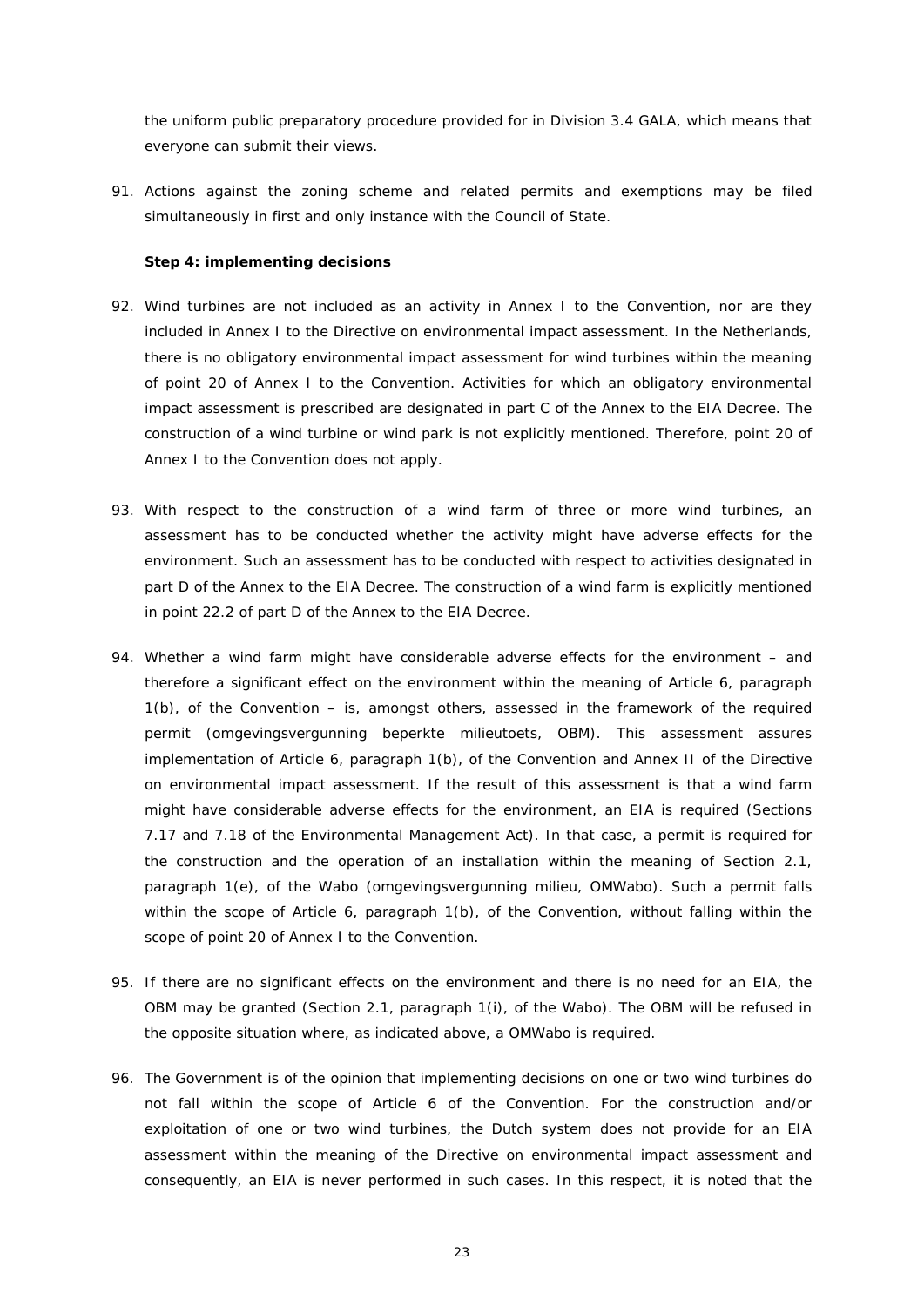"cutting up" of a large wind farm in smaller parts is not allowed (part A of the Annex to the EIA Decree).

- 97. In all cases of construction of a wind turbine, including for the construction of one or two wind turbines, a construction permit is required within the meaning of Section 2.1, paragraph 1(a) of the Wabo (*omgevingsvergunning voor bouwen*). For the granting of such a permit, the construction is tested against the local zoning scheme or the zoning scheme of the Central Government or the province. For specific situations, other permits or decisions may be required on the basis of the local zoning scheme or other regulations, such as a water permit or an exemption on the basis of the Flora and Fauna Act (*Flora- en faunawet*).
- 98. Various procedural rules apply to the realisation of the aforementioned implementing decisions. With respect to the present communication, only the procedure for the OMWabo is relevant, because only wind farms that may have a significant effect on the environment fall within the scope of Article 6 of the Convention and require such a permit. Section 3.10 of the Wabo declares Division 3.4 GALA applicable to these permits, with some additional requirements from specific environmental laws, like the fact that everyone can submit views (Section 3.12, paragraph 5, Wabo) and that a notice should be published electronically on the internet (Section 3.12, paragraph 2, Wabo).
- 99. Since the OMWabo requires an EIA, there are supplementary obligations for public participation in this procedure set out in Sections 7.27 to 7.38 of the Environmental Management Act. This means that with the preparation of an EIA relating to a decision, the competent authority, as soon as possible after it has decided to prepare a decision, publishes a notice of the draft decision in one or more daily or weekly newspapers, or in another suitable manner (Section 7.27, paragraph 3, of the Environmental Management Act). If the decision comes from the Central Government, the notice is published in any event in the State Journal, unless a specific law provides otherwise (Section 7.27, paragraph 3, of the Environmental Management Act in conjunction with Section 3:12, paragraphs 1 and 2, GALA.
- 100.The preparation and publication of the OMWabo and the other implementing decisions can be incorporated in the different possibilities for coordination as described in step 3 above.
- 101.In case of Central Government coordination, provincial coordination or municipal coordination of the OMWabo with the other implementing decisions, actions against these decisions can be filed, as explained above, in first and only instance with the Council of State by persons concerned (Section 8.1 GALA). Actions against the OMWabo and the other implementing decisions is being dealt with simultaneously.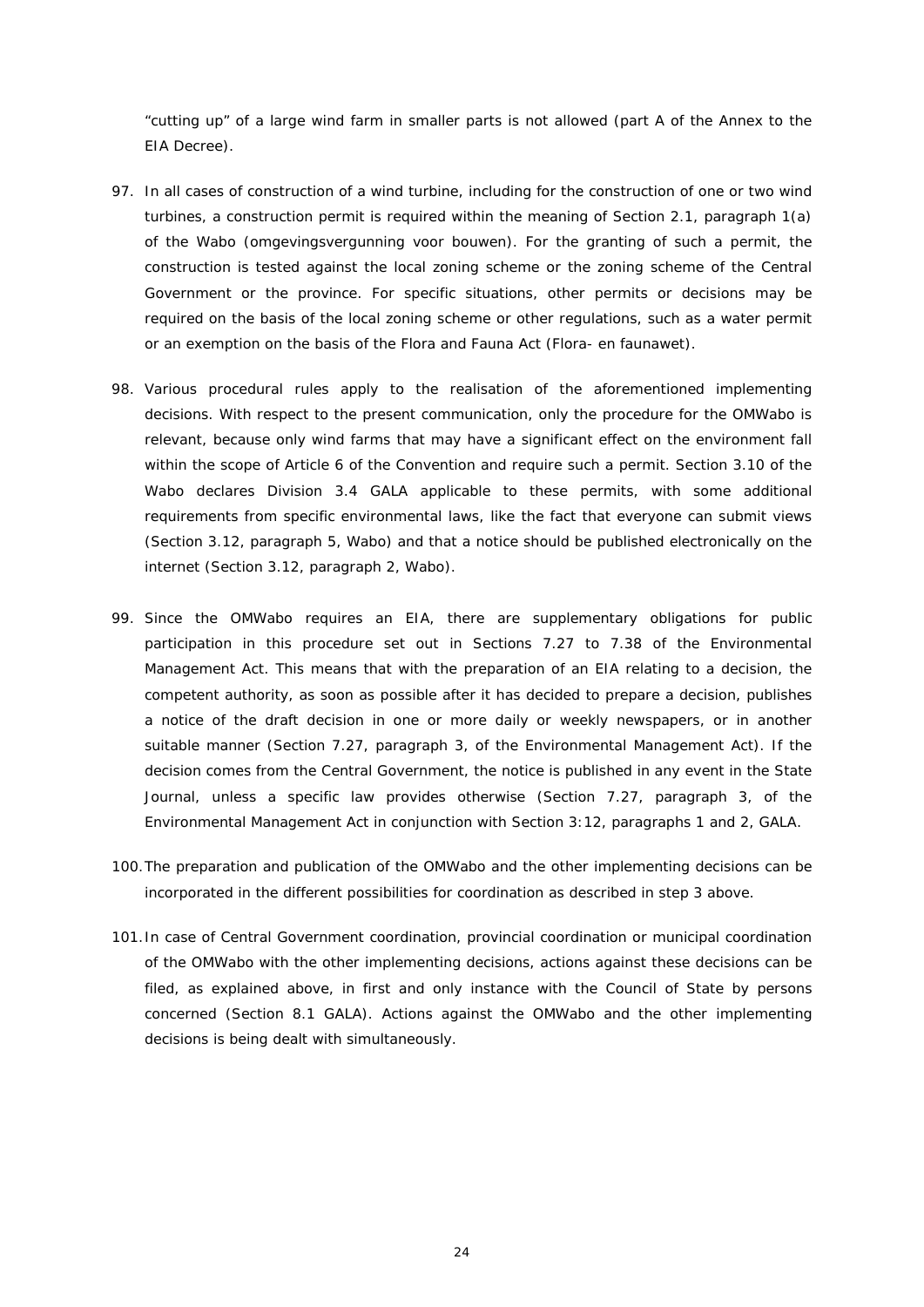### <span id="page-24-1"></span><span id="page-24-0"></span>**F. Allegations of NLVOW and reaction of the Government**

## **F.1 Access to information in connection with wind turbines Allegations of NLVOW with respect to access to information**

102.NLVOW alleges, in sum, generally the following:

- The public is not assisted by the Dutch authorities in obtaining correct and complete information on wind power and wind turbines, as required by Article 3, paragraph 2, of the Convention;
- Information on wind power and wind turbines is not in compliance with Article 5, paragraphs 2 and 7, of the Convention, because the information is not accessible to the public and not transparent; and the information on wind power and wind turbines that is available is one-sided and only presenting the advantages of wind power;
- The requirement of Article 6, paragraph 6, of the Convention, that all information relevant to decision-making on wind turbines must be made available to the public, has not been fulfilled.
- 103.NLVOW specifically states that the following situations do not comply with the abovementioned provisions and, according to NLVOW, these situations are part of a systematic infringement of the Convention:
	- An analysis of the need, benefits and costs of wind power is missing;
	- Information on the website [www.windenergie.nl](http://www.windenergie.nl/) is incomplete;
	- Information about Article 3.14a of the Activities Decree is incorrect.

### **Reaction of the Government to the general allegations**

- 104.NLVOW substantiates its allegations with some examples. However, the Government finds, as demonstrated below, that these examples do not demonstrate any infringement of Article 3, paragraph 2, Article 5, paragraphs 2 and 7, and Article 6, paragraph 6, of the Convention.
- 105.NLVOW's statement that Article 3, paragraph 2, and Article 6, paragraph 6, of the Convention have not been complied with is not substantiated. The Government does not agree with NLVOW's statement since relevant information is actively made public in the Netherlands by all governments or can be asked for on the basis of the Government Information (Public Access) Act (see Section D.2 above).
- 106.As explained in Section D.3 above, the website [www.bureau-energieprojecten.nl](http://www.bureau-energieprojecten.nl/) offers all relevant information on specific projects of the Central Government. Information on (local) zoning schemes is available on the website [www.ruimtelijkeplannen.nl](http://www.ruimtelijkeplannen.nl/) and also physically available in town halls whenever there is the possibility to submit views relating to the projects or to object against these projects. The Government notes that the public concerned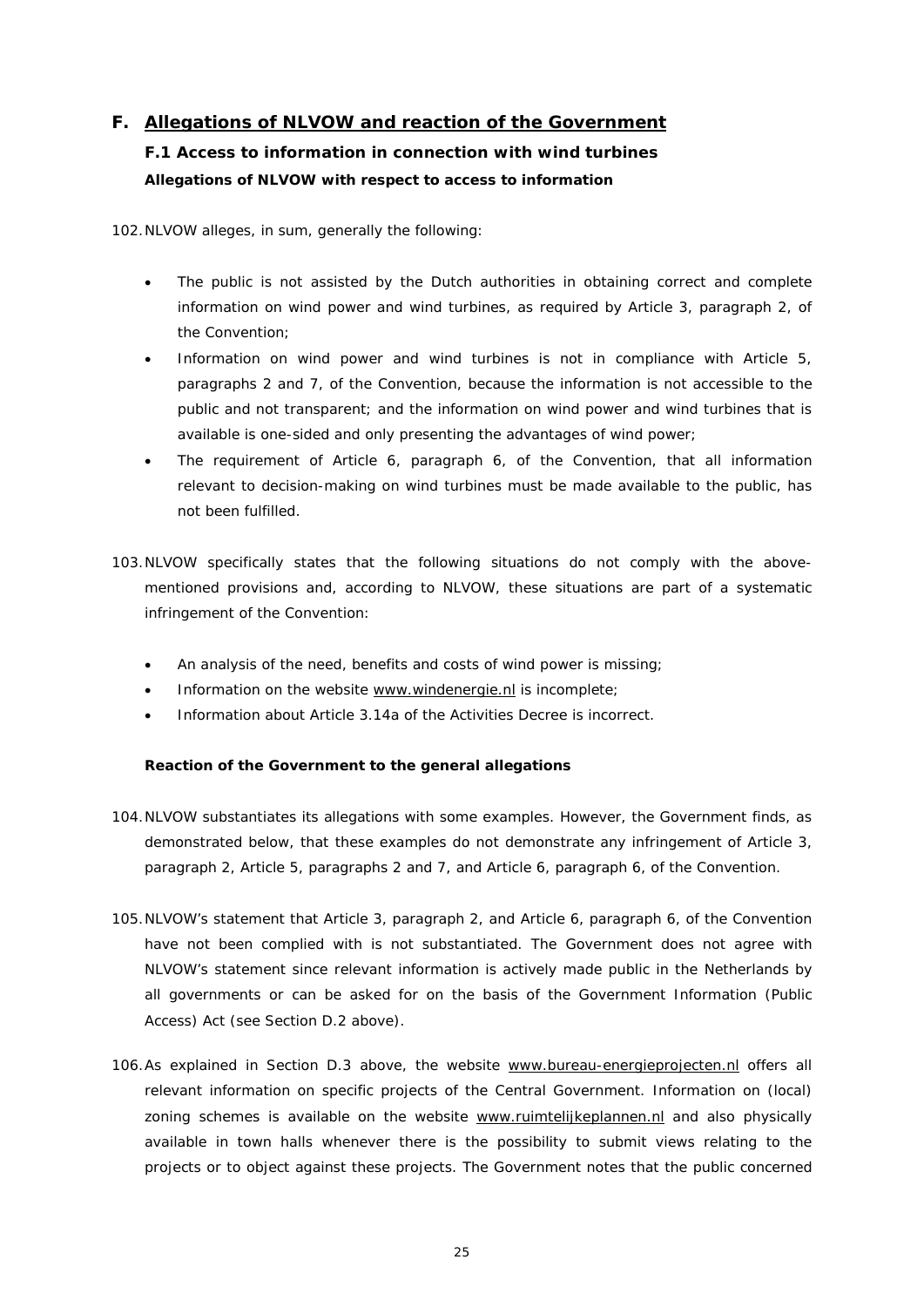has ample opportunity in more than one instance to participate in the consultation process and to submit comments.<sup>[20](#page-25-0)</sup>

107. It may be noted that, in communication ACCC/C/2012/68,<sup>[21](#page-25-1)</sup> the Committee stated that, based on Article 5 of the Convention, Parties have the obligation to possess and update environmental information which is relevant for their functions; and that this implies that public authorities competent for the development of plans, policies, strategies or projects in relation to wind energy should be in possession of all relevant available information. The Committee added that it has neither the mandate nor the capacity to assess the environmental information in question as to its accuracy or adequacy.

#### **Reaction of the Government to the specific allegations**

*An analysis of the need, benefits and costs of wind power*

- 108.As explained in step 1 in Section E.2, the policy to substantially reduce CO2 emissions with the aid of wind power has been introduced over the last decennia. This policy dates back to before the entry into force of the Convention. The Paris Climate Agreement (2015) has given a new boost to the process initiated by the Kyoto Protocol (1997). Climate change is expected to have an enormous impact on the world, including the Netherlands. To limit the increase of the average global temperature under the target of two degrees Celsius as contained in the Paris Climate Agreement, it is essential for the Netherlands to reduce CO2 emissions and to enhance the use of sustainable energy.
- 109.In the National Policy Strategy on Wind Power (2008), it is identified that the costs of offshore wind turbines are twice as high as the costs of onshore wind turbines. The costs of one KWh generated by a solar cell are nearly seven times as high as one KWh generated by an onshore wind turbine. In the case of solar energy, the time to recover the ecological costs is longer and the required space is larger. In the case of heating biomass, the discussion on the sustainability of the different types of biomass plays an important role. Carbon capture and storage as a serious alternative is still under development and this alternative cannot be applied on a large scale in the coming years.
- 110.Only recently, the gap between the costs of offshore wind power and onshore wind power is narrowing. When comparing sun and wind, wind is still more cost-efficient. A combination of all technologies is still needed to achieve a carbon-low energy system in 2050 and, therefore, wind power will continue to play an important role.

<span id="page-25-1"></span><span id="page-25-0"></span> $20$  Findings and recommendations with regard to communication ACCC/C/2012/68 concerning compliance by the European Union and the United Kingdom of Great Britain and Northern Ireland, adopted by the Compliance Committee on 24 September 2013, ECE/MP.PP/C.1/2014/5, para. 98.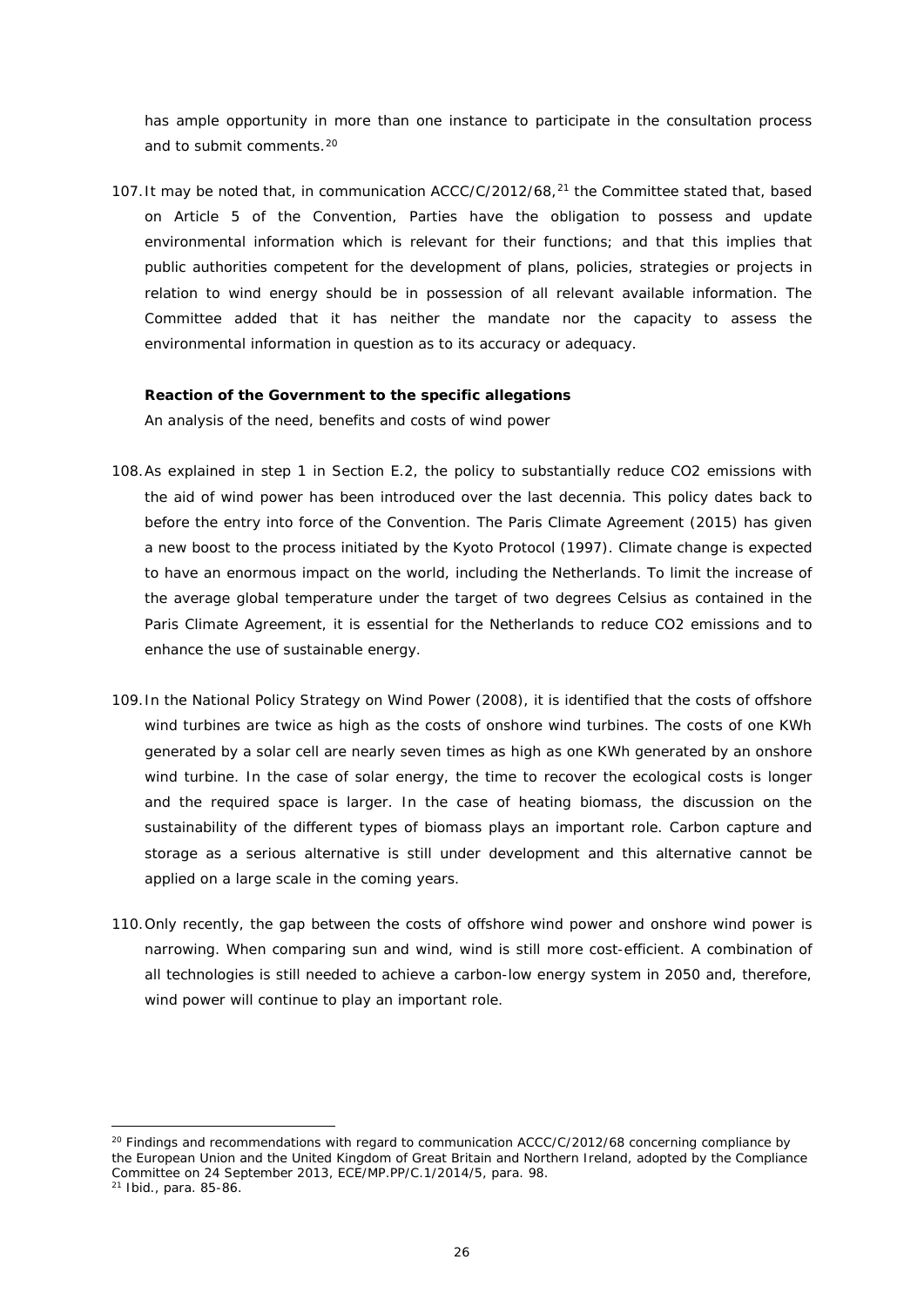*Information on the website [www.windenergie.nl](http://www.windenergie.nl/)*

- 111. In its communication, NLVOW refers to information that is available on [www.windenergie.nl.](http://www.windenergie.nl/) This is a website that is managed by the Netherlands Enterprise Agency (*Rijksdienst voor Ondernemend Nederland*, RVO.nl), an agency that is part of the Ministry of Economic Affairs. Until recently, when visiting the website [www.windenergie.nl,](http://www.windenergie.nl/) every person was directed to [www.rvo.nl/onderwerpen/duurzaam-ondernemen/duurzame-energie-opwekken/windenergie](http://www.rvo.nl/onderwerpen/duurzaam-ondernemen/duurzame-energie-opwekken/windenergie-op-land)[op-land.](http://www.rvo.nl/onderwerpen/duurzaam-ondernemen/duurzame-energie-opwekken/windenergie-op-land) This website provides information relevant for those who are involved in the realisation of wind power, i.e. the construction of wind turbines. However, the Central Government manages more websites with information on sustainable energy and wind power. Recently, the website [www.windenergie.nl](http://www.windenergie.nl/) changed to an independent website of the Central Government on onshore wind power. Different aspects of onshore wind power are presented, such as its purpose and necessity, European and national agreements relating to sustainable energy supply, fitting wind turbines in the landscape and laws and regulations.
- 112. The website [www.windenergie.nl](http://www.windenergie.nl/) is not the only governmental source of information to the public on wind power. The Central Government also informs the Parliament, through letters and parliamentary debates. All this information is made available to the public on the website [www.overheid.nl.](http://www.overheid.nl/)
- 113.With respect to the preparation of decisions that are needed for the realisation of a wind farm, all information is available for examination both physically and online (see Section D.3 above).
- 114.The examples presented by NLVOW in its communication are not up to date and far from proving any systematic deficiencies.

*Information about Article 3.14a of the Activities Decree*

- 115.With respect to information on Article 3.14a of the Activities Decree on Environmental Management (*Activiteitenbesluit milieubeheer*), NLVOW alleges that both the explanation as presented by the legislator in the Explanatory Memorandum as well as the explanation on the website of RVO.nl is incorrect.
- 116.Since 1 January 2011, the environmental rules for the exploitation of a wind turbine are included in the Activities Decree, a governmental decree, and the Activities Regulation on Environmental Management (*Activiteitenregeling milieubeheer*), a ministerial regulation. These instruments provide for rules on the safety of operation, the prevention and limitation of shadow flicker and light, the prevention and limitation of risks for the vicinity and unusual events, noise standards and external safety.
- 117. The basic assumption of the rules of the Activities Decree is that they are applicable to everyone. However, the legislator acknowledges that there are situations in which these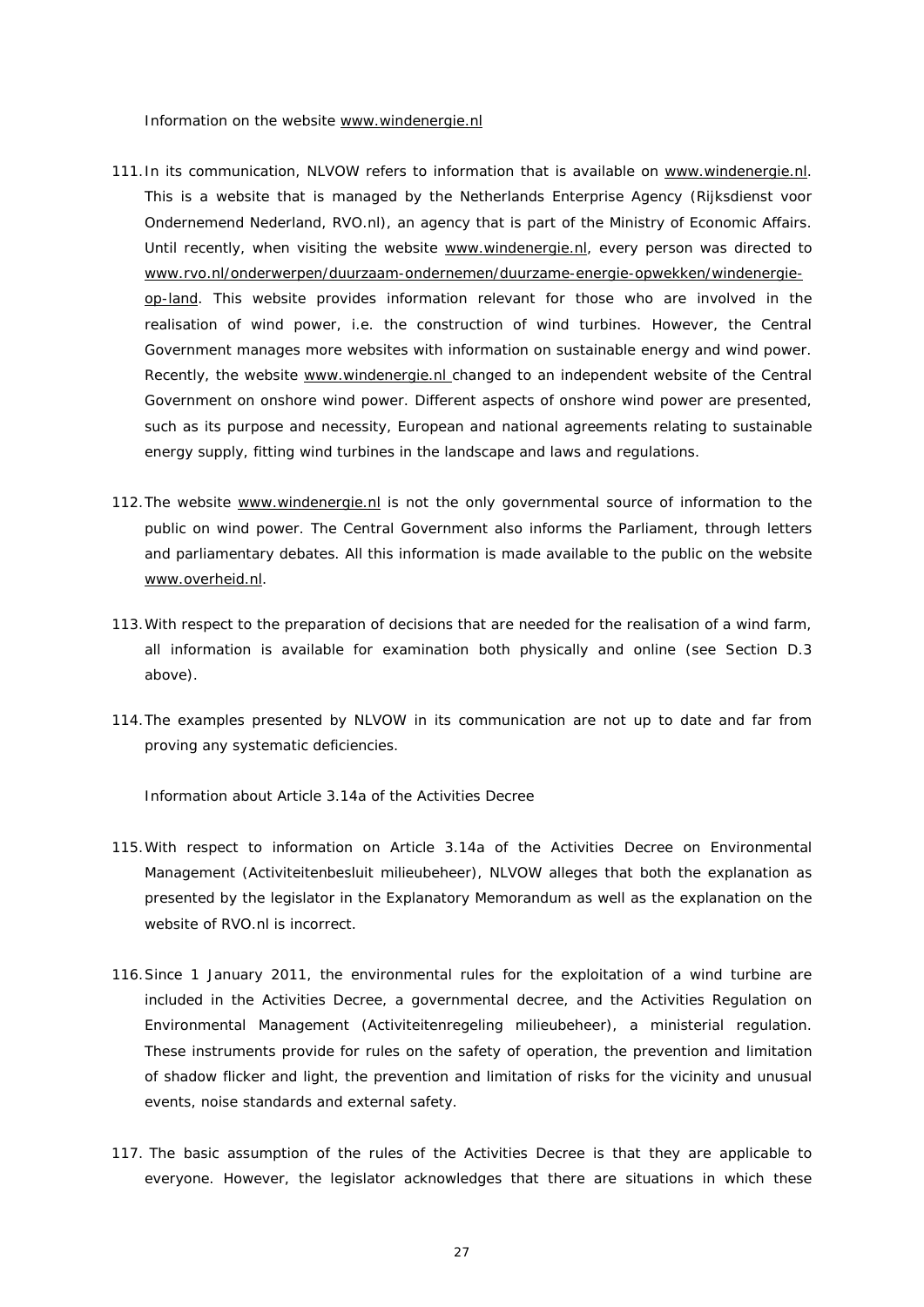general norms may lead to undesirable situations. This is why the legislator has enabled – as a custom-made prescription – the application of lower standards providing for more extensive protection. This situation occurs when, through an accumulation of noise, the standards would be exceeded or if exceptional local circumstances so require. This custom-made option has been used for a number of locations.

- 118.The presence of a "silence area" could present such an exceptional local circumstance. Although the Explanatory Memorandum to the Activities Decree does not explicitly determine that it should concern a formally recognised silence area, it follows from the logic of the Activities Decree that the custom-made option is not to be applied on every location where there is silence. The fact that an area outside the city is relatively silent because of the absence of background noise is inherent to all areas outside the city. Therefore, this is not a reason to adopt a custom-made option. Custom-made is the exception to the rule requiring a thorough argumentation. An exceptional local circumstance should not be presumed easily.
- 119.The explanation of the custom-made option by the Central Government on its website corresponds to the text of the Activities Decree and its Explanatory Memorandum.
- 120.During the preparatory phase and the public participation procedure of the Activities Decree, many questions were asked about the introduction of the Lden and Lnight standards. Directive 2002/49/EC of the European Parliament and of the Council of 25 June 2002 relating to the assessment and management of environmental noise<sup>[22](#page-27-0)</sup> does not oblige to use Lden as a standard for wind turbines.
- 121.However, the Directive leaves Member States the option of applying this standard. The Netherlands chose to use this option and expressed this in the draft decision. Reference can be made to the Explanatory Memorandum stating that it is "desirable" to adapt the standard,  $23$  and the answer to question 22 of the related parliamentary questions.  $24$  The Government has not misled the public on this point. The alleged relaxation of the standards has been broadly discussed during the development of the Activities Decree. The Explanatory Memorandum indicated that the conversion of the 50/45/40 dBA standard to the 47 dB Lden and 41 dB Lden is a codification of practice. This practice was based on the standards in the Activities Decree and the way in which the guidance for its implementation (contained in a guidance document from the competent Minister to local authorities, *Handreiking Industrielawaai en vergunning*) was applied in practice. This Guidance Document contained lower noise standards that were so restrictive that high wind turbines were in fact no longer possible. However, with a reference to the possibility for the application of higher noise standards provided for in the Guidance Document, all applications for a permit were in practice granted. The introduction of the 47 dB Lden was in line with this practice.

 $\overline{a}$ 

<span id="page-27-0"></span><sup>&</sup>lt;sup>22</sup> Official Journal of the European Communities, L 189, 18 July 2002, pp. 12–25.

<span id="page-27-1"></span><sup>23</sup> State Journal 2009, nr. 12902, 31 August 2009; see also State Bulletin 2010, 749, p. 6.

<span id="page-27-2"></span><sup>24</sup> Parliamentary records, Kamerstukken 2009-2010, 31 209, nr. 99, p. 7.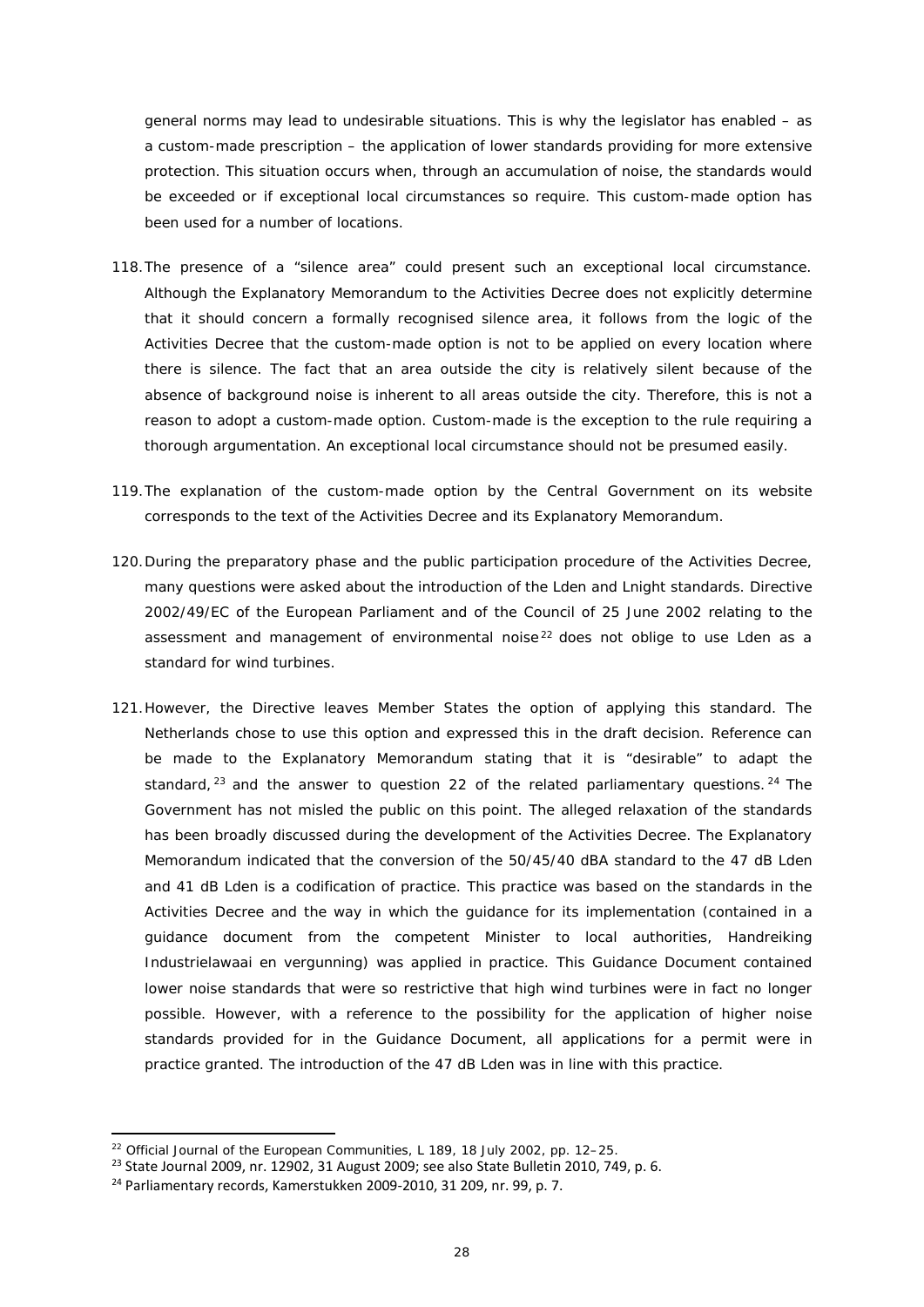- 122.From research of TNO (*Hinder door geluid van windturbines*, report Nr. 2008-D-R1051/b), it follows that the noise of wind turbines is experienced as causing more nuisance than the noise of car and rail traffic, or industrial activity. This is related to the fact that wind turbines produce interrupted noise, which some people experience as a nuisance. When comparing the standard of 47 dB Lden with the measure-effect relation, it turns out that with this value around 8-9% serious nuisance can be expected. This level of nuisance is comparable to the maximum norms set for car and rail traffic, or industrial activity. The standard of 47 dB Lden that is in line with the current implementation in practice is therefore sufficient for the protection against noise nuisance. This is why a standard of 47 dB Lden was chosen for noise from wind turbines.
- 123. In a recent judgment, <sup>[25](#page-28-1)</sup> the Council of State came to the conclusion that with Article 3.14a of the Activities Decree, the legislator has not crossed its margin of appreciation in relation to determining the level of environmental protection.

### <span id="page-28-0"></span>**F.2 Public participation in connection with wind turbines Allegations of NLVOW with respect to public participation**

124.NLVOW alleges, in sum, the following:

- In spite of Article 6, paragraphs 3, 4 and 8, and Article 7, of the Convention, no public participation was provided for in the drafting and adoption of the following national plans: *Bestuursovereenkomst Landelijke Ontwikkeling Windenergie* (2001), *Werkprogramma Schoon en Zuinig* (2007), *Plan van aanpak Windenergie* (2008), *Nationaal actieplan voor energie uit hernieuwbare bronnen* (2010), *Energieakkoord* (2013). In cases where public participation did take place, only a restricted number of participants was invited, namely representatives from the Central Government, provinces and municipalities, employers' organisations, trade unions, the commercial wind sector, and environmental organisations. However, organisations that are critical of wind power and the public in general were not allowed to participate;
- There is no effective public participation in decisions on wind turbines when all options are open, since all substantive decisions have already been taken earlier during the drafting of national plans and programs on wind power. This is the case for the SVIR in 2012 and the SVWoL in 2014, and the spatial plans for specific projects. This is not in compliance with Article 6, paragraph 4, and Article 7 of the Convention;
- By introducing general rules relating to noise and shadow flicker in the Activities Decree in 2011, the possibilities for participation decreased, while these two aspects are most crucial to people living in the vicinity of wind turbines. Where these aspects used to fall within the scope of Article 6 of the Convention, they now fall within the scope of Article 8 of the Convention. Article 8 provides less protection than Article 6. This means that the existing rights decreased since the entry into force of the Convention for the Netherlands.

<span id="page-28-1"></span>**<sup>.</sup>** <sup>25</sup> Judgment of 4 May 2016 (ECLI:NL:RVS:2016:1228, *Windpark Wieringermeer*, considerations 44.4 and 44.6).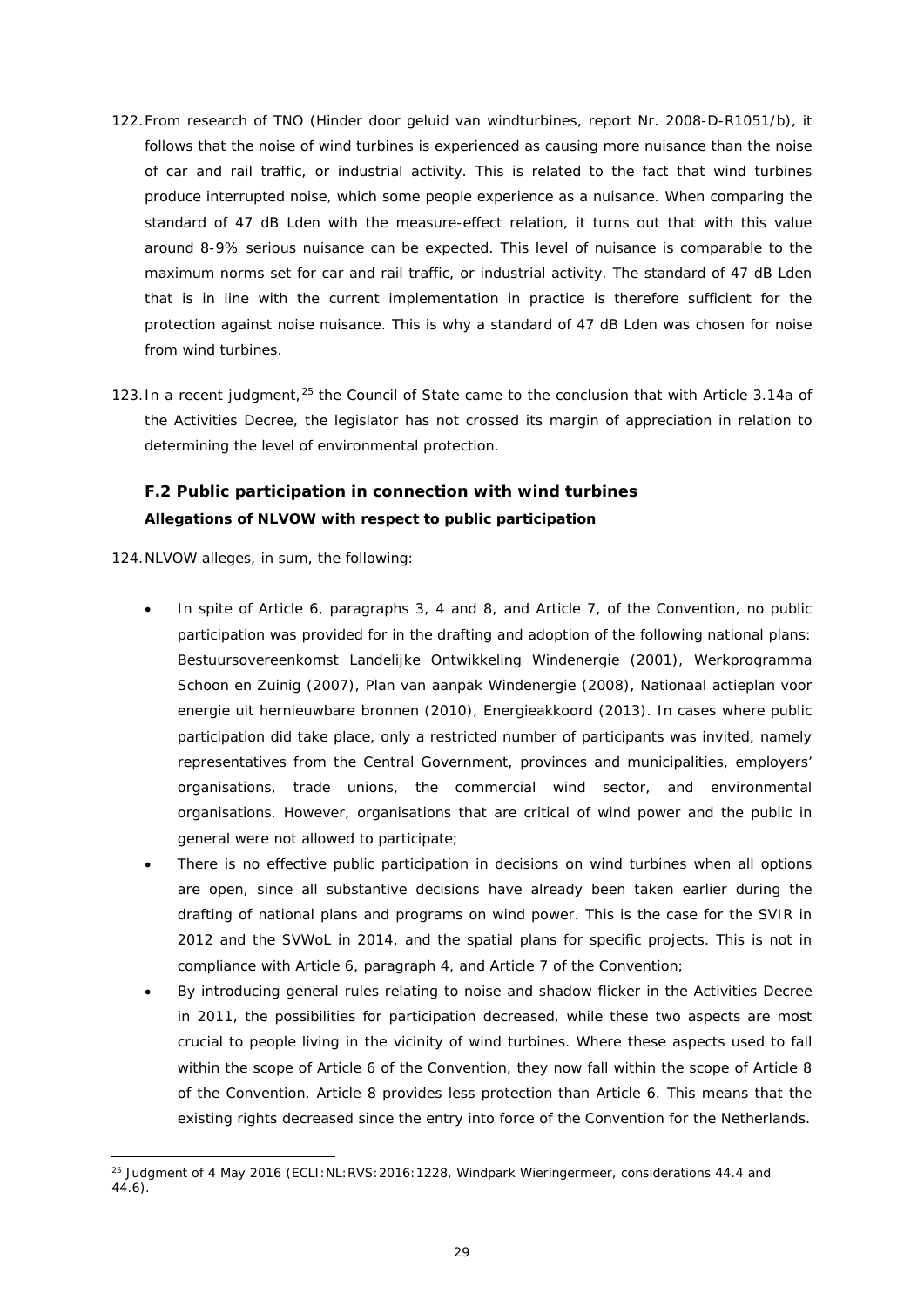#### **Reaction of the Government**

*Public participation*

- 125.NLVOW presents several national administrative instruments in respect of which NLVOW suggests that their preparation has not been in accordance with Article 6, paragraphs 3, 4 and 8, and Article 7, of the Convention, since there was no (complete) public participation with respect to the preparation of these instruments. In step 1 of Section E.2 above, these instruments were presented in the description of the wind power policy. However, not all instruments presented by NLVOW are of relevance to that policy. Although it is correct that, in respect of some of these instruments, participation of all members of the public was not provided for, this does not mean that their preparation was not in accordance with Article 6, paragraphs 3, 4 and 8, and Article 7, of the Convention. Not all of these instruments are within the scope of the Convention. To the extent they fall within the scope of the Convention, they were considered to be preparation of policies as referred to in the last sentence of Article 7. They should be subjected to an effort to provide opportunities for public participation to the extent appropriate.
- 126.Nearly all of these instruments were developed by the Central Government in close cooperation with local authorities, since the latter have a key position when it comes to the realisation of wind farms. Also, many civil society organisations concerned with environmental protection were involved. In recent years, also the public is more and more involved. When preparing the National Spatial Perspective for Onshore Wind Power (*Nationaal Ruimtelijk Perspectief Windenergie op Land*) (2010), the public was involved. This instrument was of relevance to the SVIR (2012) and the SVWoL (2014) respectively. Public participation was possible with respect to these instruments and also with respect to the related environmental impact assessment in accordance with the legal provisions in the GALA.
- 127.As described in Section E.2, the SVIR and the SVWoL are the most important documents for the establishment of the exact location of large-scale wind farms of 100 MW or more in zoning schemes. In the same period, the Energy Agreement (*Energieakkoord*) was concluded between more than forty parties, including the Central Government, IPO, the Association of Netherlands Municipalities, and several nature and environmental organisations. In recent months, the Energy Dialogue was convened on the transition of energy from 2013 to 2050. Everyone could participate in different ways (see [www.energiedialoog.nl\)](http://www.energiedialoog.nl/). This initiative must lead to setting the Energy Agenda for the future, and the public will be included in the implementation of this agenda.
- 128.In addition, the Government notes the following with respect to the public participation in the preparation of the instruments mentioned by NLVOW: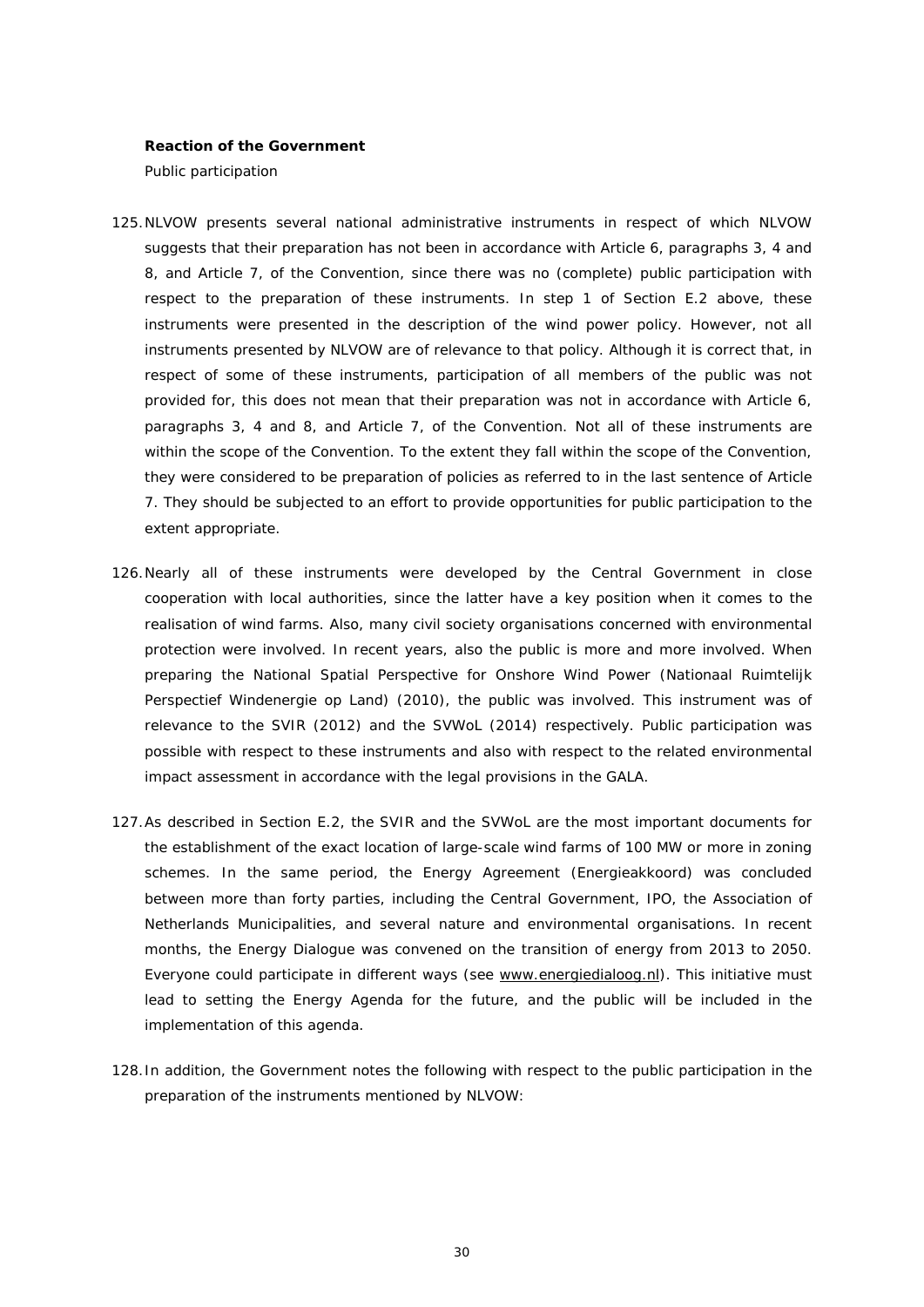- The *Bestuursovereenkomst Landelijke Ontwikkeling Windenergie* (2001) was concluded before the entry into force on 29 March 2005 of the Convention for the Netherlands. Therefore, the Convention was not applicable to the preparation of this instrument.
- The *Werkprogramma Schoon en Zuinig* (2007) is a governmental programme with ambitious targets that were set after consulting academic research institutions, actors from the industry, and environmental and social organizations.
- The *Plan van aanpak Windenergie* (2008) addresses the question how to implement the goal to (more than) double the wind power capacity and the question how to develop the wind power policy in the longer term. The plan was prepared by the Minister of Housing, Spatial Planning and the Environment, the Minister of Economic Affairs and the Minister of Agriculture, Nature and Food Safety. During the preparation, the Minister of Defense, the Minister of Transport, Public Works and Water Management, IPO, the Association of Netherlands Municipalities, SenterNovem, the Netherlands Environmental Assessment Agency, the World Wide Fund for Nature, the provincial environmental federations and the environmental organization *Natuur&Milieu*, the landscape advisor, the Organisation for Sustainable Energy (we@sea), and the Dutch Wind Association (NWEA) were also involved.
- With respect to the *Nationaal actieplan voor energie uit hernieuwbare bronnen* (2010), the Government notes that, in communication ACCC/C/2010/54, $^{26}$  the Committee found that Ireland's National Renewable Energy Action Plan (NREAP) constitutes a plan or programme relating to the environment subject to Article 7 of the Convention. Like the Irish Plan, the Dutch Plan has been developed on the basis of the provisions of the Directive on renewable energy, in particular Article 4, paragraph 1. However, the Dutch Plan was established by an outgoing Government, which meant that the Plan had a provisional, non-binding, character. This Plan mostly contained existing policies. In the case of new policies, these were only announced and not adopted. The Government indicated in the Plan that decision-making on the most preferable mix of sustainable options, as well as on if, and how many, extra resources were provided to achieve the mandatory target of 14% for the Netherlands for the share of energy from renewable sources in gross final consumption of energy in 202, set by the Directive on renewable energy, was left to future governments. As a result, the Plan did not contain any new policies and did not initiate the development of any new plan or programme.
- The *Energieakkoord* (2013) was concluded on 6 September 2013 between more than forty organisations. Together, they wanted to make the society and economy more sustainable. NLVOW states that it was not included in this project without, however, explaining that this was not possible because NLVOW did not exist at the time of the

<u>.</u>

ECE/MP.PP/C.1/2012/12; see also Findings and recommendations with regard to communication ACCC/C/2012/68 concerning compliance by the European Union and the United Kingdom of Great Britain and Northern Ireland, prepared by the Compliance Committee and adopted on 24 September 2013, ECE/MP.PP/C.1/2014/5.

<span id="page-30-0"></span><sup>&</sup>lt;sup>26</sup> Findings and recommendations with regard to communication ACCC/C/2010/54 concerning compliance by the European Union, prepared by the Compliance Committee and adopted on 29 June 2012,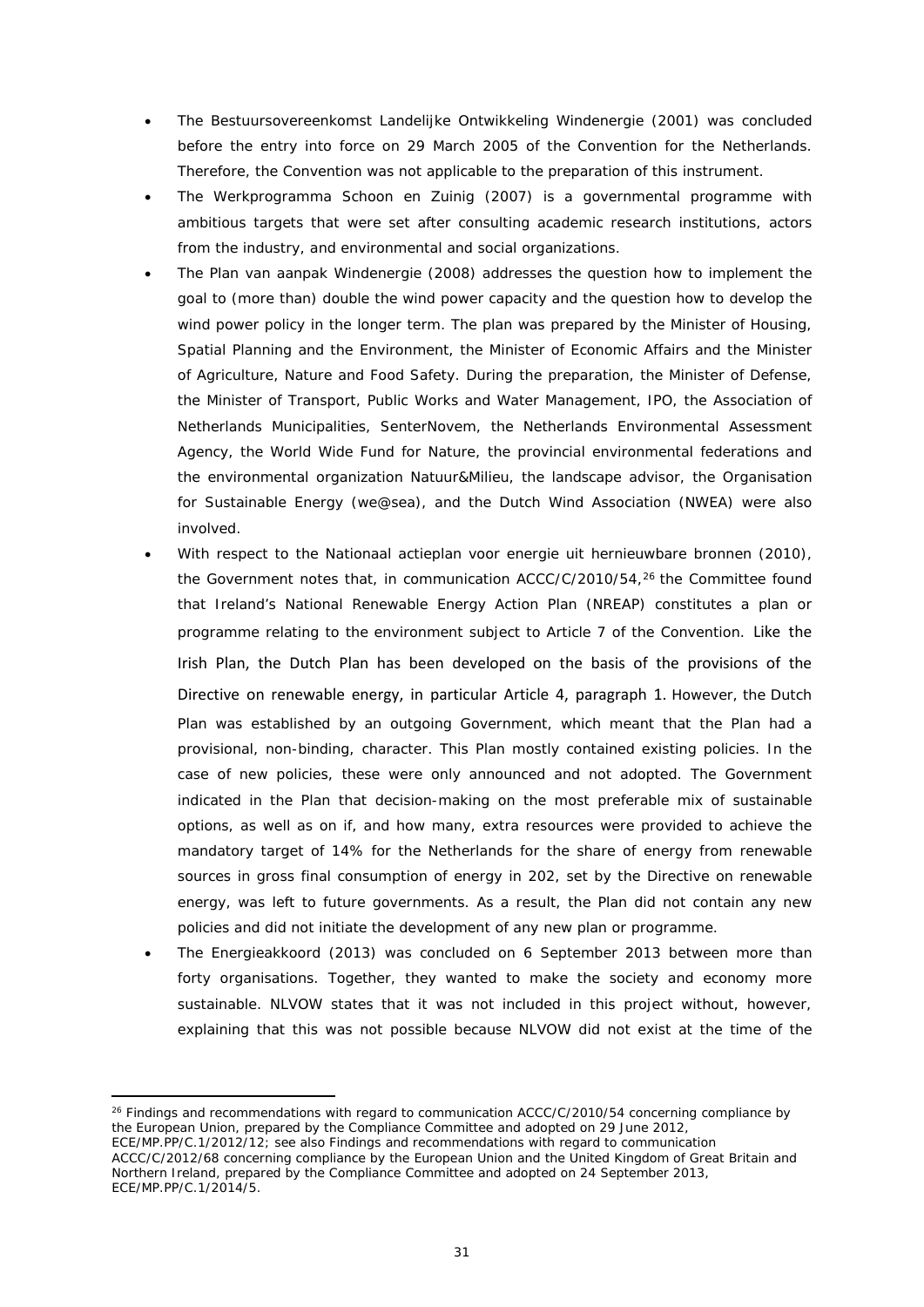preparation of the Agreement and its conclusion. NLVOW wasn't established until 19 September 2013.

#### *Effective public participation*

- 129.When applying Articles 6 and 7 of the Convention, the Government assumes that public participation can only be provided with respect to specific *draft* projects, plans, programmes or policies. In the Government's view, this follows from the wording of these provisions. In order to be able to ask for effective participation, at least the contours of the envisaged policies or the choices to be made in plans or programmes should be clear. Public participation cannot be provided with respect to a completely open question, nor is this required under the Convention or feasible. Adequate public participation is public participation with respect to specific projects, plans, programmes or policies that are practicable and useful. This means that the judicial, climatological and spatial planning outline of any project, plan, programme or policy should be clear and incorporated in a specific proposal for a decision.
- 130.It may be noted that the Council of State has concluded that the Dutch legislation that provides everybody with an opportunity to submit views with respect to a draft plan is a correct implementation of Article 6, paragraph 4, of the Directive on environmental impact assessment.<sup>[27](#page-31-1)</sup> This provision of the Directive substantively reflects Article 6, paragraph 4, of the Convention which provides that each Party shall provide for early public participation, when all options are open. Following the submission of views and taking into account those views, the competent authority still has the discretion and opportunity to revise a proposal for a decision, including the draft project, plan, programme or policy concerned.
- 131.Furthermore, the provisions of the Convention do not incorporate a right to change a decision on an activity, plan or programme following public participation. With respect to communication ACCC/C/2012/68,  $^{28}$  $^{28}$  $^{28}$  the Committee stated: "In this regard, the Committee confirms that the requirement of article 6, paragraph 8, of the Convention that public authorities take due account of the outcome of public participation does not amount to a right of the public to veto the decision. In particular, this provision should not be read as requiring that the final say about the fate and design of the project rests with the local community living near the project, or that their acceptance is always required."

# <span id="page-31-0"></span>**F.3 Access to justice in connection with wind turbines Allegations of NLVOW with respect to access to justice**

132.According to NLVOW, the judicial review is not sufficiently substantive, fair and equitable as provided for in Article 9, paragraphs 2 and 4, of the Convention, because of the alleged

<span id="page-31-1"></span> <sup>27</sup> Judgment of 27 May 2015 (ECLI:NL:RVS:2015:1702, *Windpark Autena*, considerations 6.2 en 6.3).

<span id="page-31-2"></span><sup>&</sup>lt;sup>28</sup> Findings and recommendations with regard to communication ACCC/C/2012/68 concerning compliance by the European Union and the United Kingdom of Great Britain and Northern Ireland, adopted by the Compliance Committee on 24 September 2013, ECE/MP.PP/C.1/2014/5, para. 93.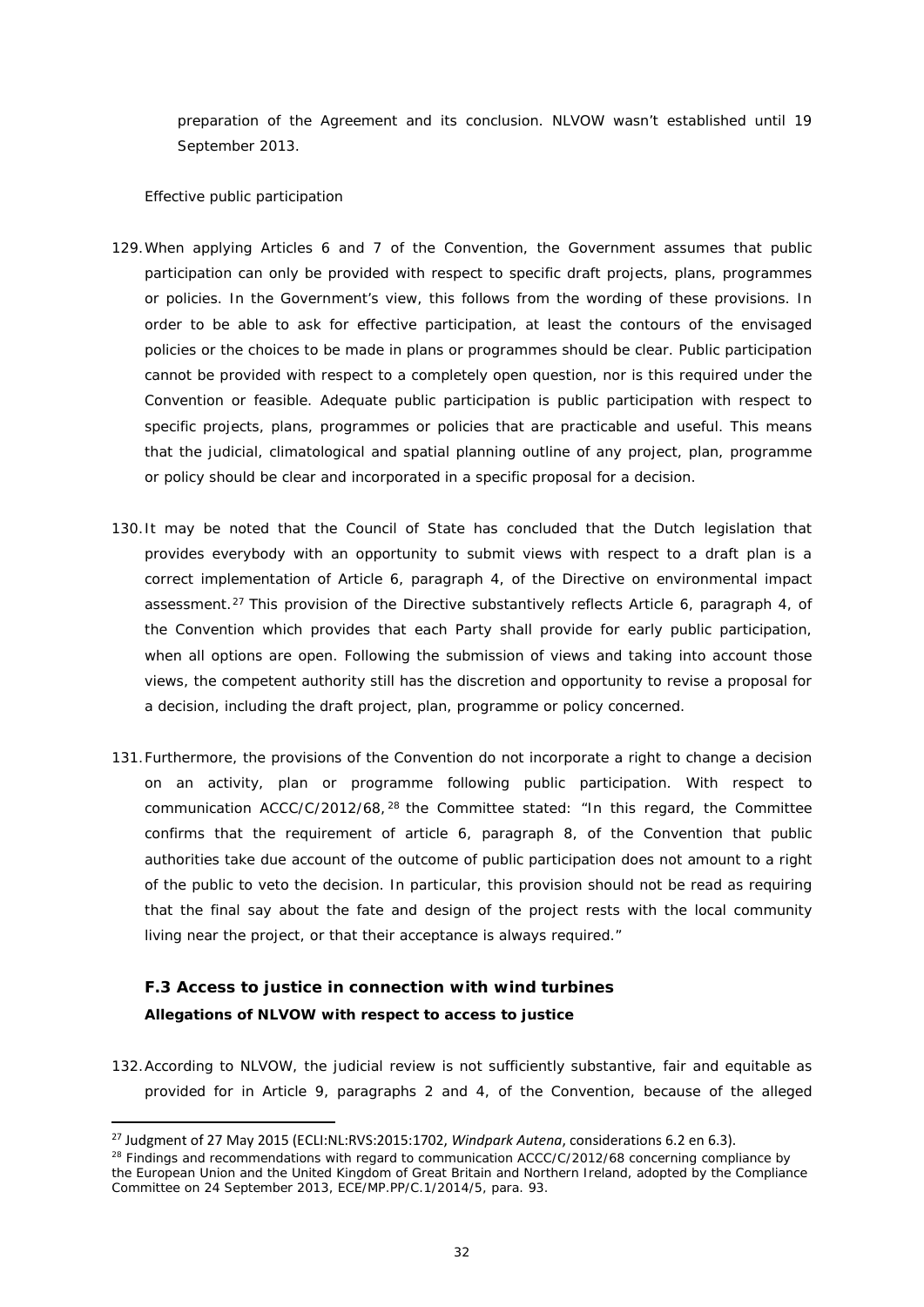passive attitude of administrative law courts in the Netherlands with respect to the facts of a case and the respect for the discretionary powers of public authorities; and because the administrative law courts appear to have total confidence in the facts of a case as presented by public authorities and in the expert assessment as presented by the applicant for a permit.

133.All this is, in the view of NLVOW, not in accordance with the right of every person to live in an environment adequate to his or her health and well-being, as stressed in Article 1 of the Convention.

### **Reaction of the Government**

*Review by the administrative law court*

- 134.Administrative law courts review, in accordance with the Committee's findings in case  $ACC/C/2008/33$ ,  $^{29}$  $^{29}$  $^{29}$  the substantive and procedural legality of a decision, insofar as this decision is challenged. On the basis of the grounds presented, the administrative law courts review whether the decision was prepared or taken in violation of the law (Section 8:69 GALA). This involves a full review of the laws and general principles of law, such as legal certainty.
- 135.If, however, the public authority has discretionary power on the basis of legal provisions, administrative law courts need to respect this discretionary power. This follows from the separation of powers. This means that the court may not replace the policy choices made by the public authority within its discretionary power with its own choices. In this respect, the court should exercise restraint. The court reviews whether the administrative authority could have reasonably come to its decision and whether the boundaries of its competencies were not crossed. Such a review should also take place when judging whether an administrative organ was in a position to use its discretionary power.<sup>[30](#page-32-1)</sup> However, such a review is without prejudice to the full judicial review of the legal requirements, including the requirements of proportionality and proper reasoning.
- 136.Hence, appropriate judicial or administrative procedures are available in the Netherlands, as required by Article 9, paragraphs 2 and 3, of the Convention, in which the substantive and procedural legality of decisions, acts and omissions within the scope of the Convention can be subjected to a full judicial review.

#### *Supplementing of facts*

<u>.</u>

137.The administrative law court can appoint an expert for a (technical) investigation into the facts of a case and other information that is necessary to form a proper judgment (Section

<span id="page-32-0"></span> $29$  Findings and recommendations with regard to communication ACCC/C/2008/33 concerning compliance by the United Kingdom of Great Britain and Northern Ireland, adopted by the Compliance Committee on 24 September 2010, ECE/MP.PP/C.1/2010/6/Add.3.

<span id="page-32-1"></span><sup>&</sup>lt;sup>30</sup> See, for example, a judgment of the Council of State of 24 June 2015 (ECLI: NL: RVS: 2015: 1952, consideration 6.1) on the granting of a license for the deviation of a local zoning scheme.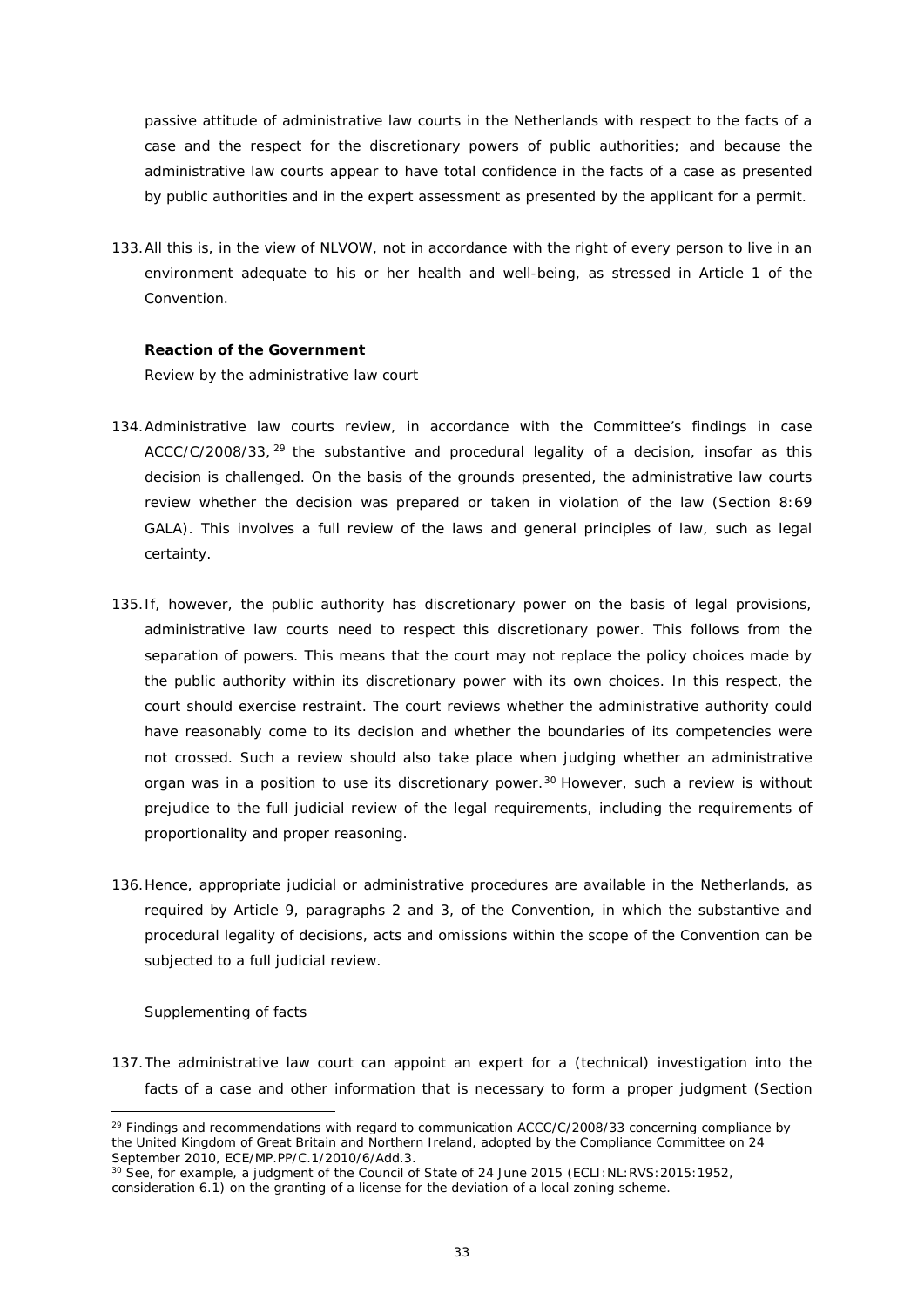8:47 GALA). In spatial planning and environmental procedures, the administrative law courts can involve StAB. StAB is an independent bureau that issues impartial reports (expert reports) on technical and factual aspects of disputes to administrative law courts.<sup>[31](#page-33-1)</sup> An expert report is included in the file and is also provided to the parties in the proceedings. The administrative law courts provide the opportunity, in accordance with the judgment of the European Court of Human Rights in the case of *Mantovanelli v. France* (appl. no. 21497/93), to respond to the report. More information on StAB and its methods can be found on its website [www.stab.nl.](http://www.stab.nl/)

- 138.The fact that the administrative law courts, in reviewing a decision, base themselves on expert reports that are developed in the context of the preparation of the decision, does not mean that administrative law courts assume a passive attitude in general. If expert advice is used in the preparation of a decision, this is generally of importance in court proceedings. Parties concerned, therefore, cannot exclude an expert report from court proceedings merely on the basis of a statement that it contains deficiencies. It is, however, possible to exclude such report on the basis of proper arguments, for example, by providing a countercheck by an expert.[32](#page-33-2)
- 139. NLVOW presents the argument<sup>[33](#page-33-3)</sup> that persons who seek justice against wind farms before the Council of State stand little chance of success in court proceedings. However, the Government notes that the administrative law procedures, in particular the proceedings before the Council of State, are in compliance with Article 9, paragraphs 2 and 4, of the Convention. As described above, administrative law courts take into account whether the decision and the assessment made is in accordance with the law, is based on sufficient knowledge of the relevant facts and is properly reasoned. In addition, the court verifies whether the decision does not have disproportionate consequences for one or more persons concerned in view of the aims pursued by the decision.
- 140.For more information on the implementation of the right to access to justice in the Netherlands, the Government refers to Section D.4 above.

### <span id="page-33-0"></span>**F.4 General rules in connection with wind turbines Allegations of NLVOW with respect to public participation in general rules**

141.According to NLVOW, the fact that standards for shadow flicker and noise of wind turbines are incorporated in general rules, i.e. a governmental decree, is not in accordance with the Convention. In NLVOW's view, these aspects are thereby excluded from public participation as

 $\overline{a}$ 

<span id="page-33-1"></span><sup>31</sup> In the Netherlands, there have been legal proceedings concerning three large wind farms, *Windpark Noordoostpolder*, *Windpark Krammer* and *Windpark Wieringermeer*. In all these proceedings, advice was requested from StAB. See judgments by the Council of State of 8 February 2012 (ECLI:NL:RVS:2012:BV3215, *Windpark Noordoostpolder*), 16 March 2016 (ECLI:NL:RVS:2016:709, *Windpark Krammer*) and 4 May 2016 (ECLI:NL:RVS:2016:1228, *Windpark Wieringermeer*).

<span id="page-33-2"></span> $32$  See, for example, the judgment of the Council of State of 27 May 2015 (ECLI:NL:RVS: 2015: 1621, consideration 23.5).

<span id="page-33-3"></span><sup>&</sup>lt;sup>33</sup> NLVOW draws this argument from a thesis of Marjolein Geling (see footnote 26 of the communication). A copy of the thesis was not provided with the communication and is not available on the internet. Therefore, the Government is unable to verify its contents.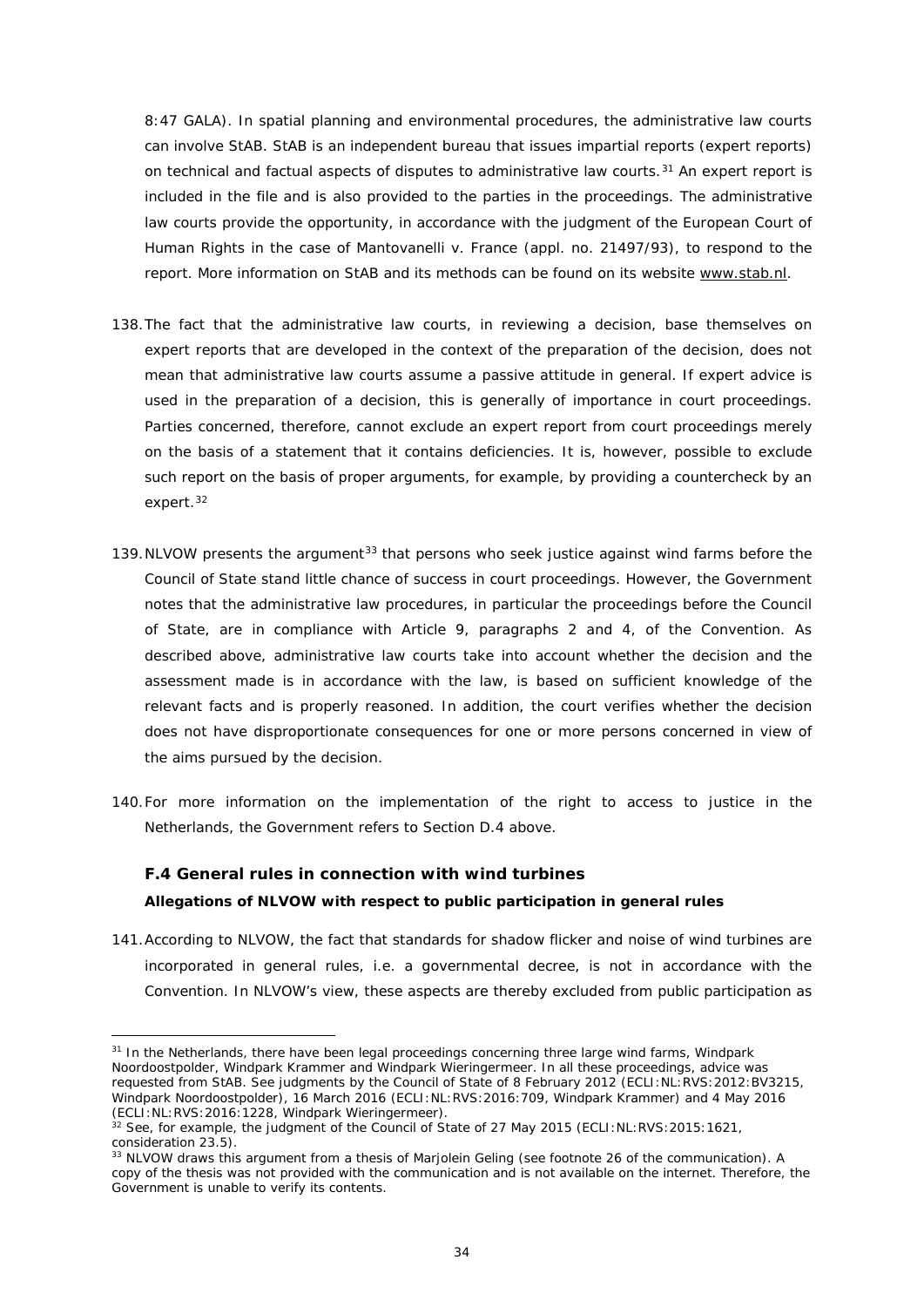provided for in Article 6 of the Convention, since public participation provided for the development of general rules is not similar to the participation provided under Article 6 for the decision-making on permits granted by local authorities.

142.All this is, in the view of NLVOW, not in accordance with the right of every person to live in an environment adequate to his or her health and well-being, as stressed in Article 1 of the Convention. Moreover, according to NLVOW, the standards for shadow flicker and noise offer less protection than the ones at the time of ratification by the Netherlands of the Convention, which would be contrary to the Almaty Declaration adopted at the second meeting of the Parties in 2005.[34](#page-34-0)

### **Reaction of the Government with respect to public participation in the development of general rules**

- 143.The Convention does not prescribe in which instrument environmental standard-setting should take place. It is up to the national legislator to choose for either general rules or permit prescriptions as an instrument for environmental standard-setting. The Convention does prescribe, for the instruments chosen, what requirements should be fulfilled.
- 144.As indicated above in Section D.3, public participation in the development of general environmental rules, such as the Activities Decree, is provided for in the Netherlands. This (public participation) procedure complies with Article 8 of the Convention. The Convention does not give directions for the level of environmental protection. In this context, the Government reiterates, as set out in Section F.1. above, that a standard for noise of a wind turbine of 47 dB Lden that is consistent with the implementation in practice, offers sufficient protection against noise nuisance. Hence, the current regulations do not offer less protection than those in force at the time of ratification of the Convention by the Netherlands. Even if this would be the case, this is not contrary to the Convention since the Convention is not concerned with the level of environmental protection.

### **Allegations of NLVOW with respect to enforcement of general rules**

**.** 

145.According to NLVOW, there is no enforcement of general rules and indirect review is not applied by the national judge.

#### **Reaction of the Government with respect to enforcement of general rules**

146.As set out in Section D.4, persons affected can request the competent authorities to enforce general rules when these rules are violated by an operator of a wind turbine.  $35$  If the competent authority refuses to take enforcement measures, the applicant has access to

<span id="page-34-0"></span><sup>&</sup>lt;sup>34</sup> Almaty Declaration, adopted at the second meeting of the Parties held in Almaty, Kazakhstan, on 25-27 May 2005, ECE/MP.PP/2005/2/Add.1, para. 5.

<span id="page-34-1"></span><sup>&</sup>lt;sup>35</sup> See judgments of the Council of State of 21 November 2012 (no. 201204164/1) and more recently 4 May 2016.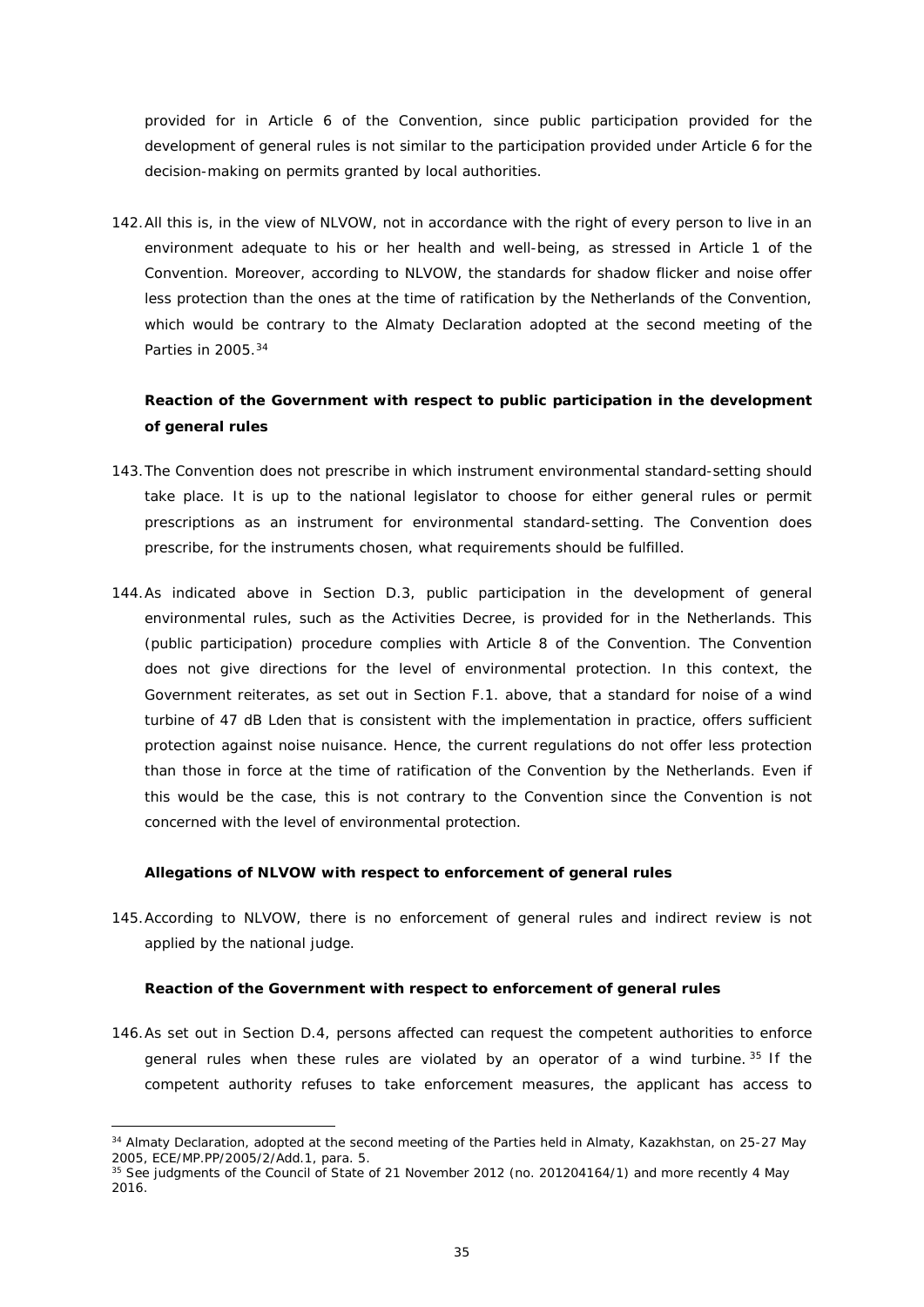administrative law courts. In addition, competent authorities have the possibility to take enforcement measures *ex officio*.

147.In the context of an implementing decision, administrative law courts can also review the general rules indirectly (review of plans, decisions or rules, see Section D.4). Contrary to NLVOW's allegation, indirect review is not a hypothetical option. The Council of State applies indirect review on a regular basis. Section  $D.4$  refers to some examples.<sup>[36](#page-35-1)</sup> The examples show that the Council of State examines in detail the choices that were made in a policy strategy preceding the determination of a zoning scheme, as well as the noise standards set in Article 3.14a, paragraph 1, of the Activities Decree.

#### **Allegations of NLVOW with respect to enforcement of compliance**

148.NLVOW is of the view that the authorities, competent to enforce compliance with standards, are dependent on studies on noise nuisance of wind turbines made by the producers of these wind turbines. The studies allegedly do not take into account the local circumstances. In NLVOW's view, persons living in the vicinity of wind farms are dependent on the willingness of the competent authorities to take action. NLVOW is of the opinion that, following Article 9, paragraph 3, of the Convention, standards for noise should be designed in such a way as to enable the public, possibly with the aid of experts, to determine for themselves whether a norm is exceeded or not.

#### **Reaction of the Government with respect to enforcement of compliance**

- 149.Article 9, paragraph 3, of the Convention does not concern the possibilities for the public to collect information to support a judicial procedure, nor does it indicate the way in which standard-setting should take place.
- 150.Persons concerned, who are of the view that noise standards are not met, can submit a request for enforcement to the local authorities. Enforcement measures relate to checking the noise capacity through an emission measuring. In addition, members of the public can request an acoustic bureau to measure noise emissions. The Council of State has already judged that the standards as laid down in Article 3.14a of the Activities Decree are subject to enforcement.[37](#page-35-2)

### <span id="page-35-0"></span>**G. Conclusion**

**.** 

151.On the basis of the considerations above, the Government concludes that: (a) the application of paragraph 21 of Decision I/7 to this communication provides a legal basis for the

<span id="page-35-1"></span><sup>36</sup> See judgments of the Council of State of 20 April 2016 (ECLI:NL:RVS:2016:1072, considerations 12 to 12.1 and 15 and following) and 8 February 2012 (ECLI:NL:RVS:2012:BV3215, *Windpark Noordoostpolder*, consideration 2.55.2).

<span id="page-35-2"></span> $37$  Judgment of the Council of State of 4 May 2015 (ECLI:NL:RVS: 2016: 1228).